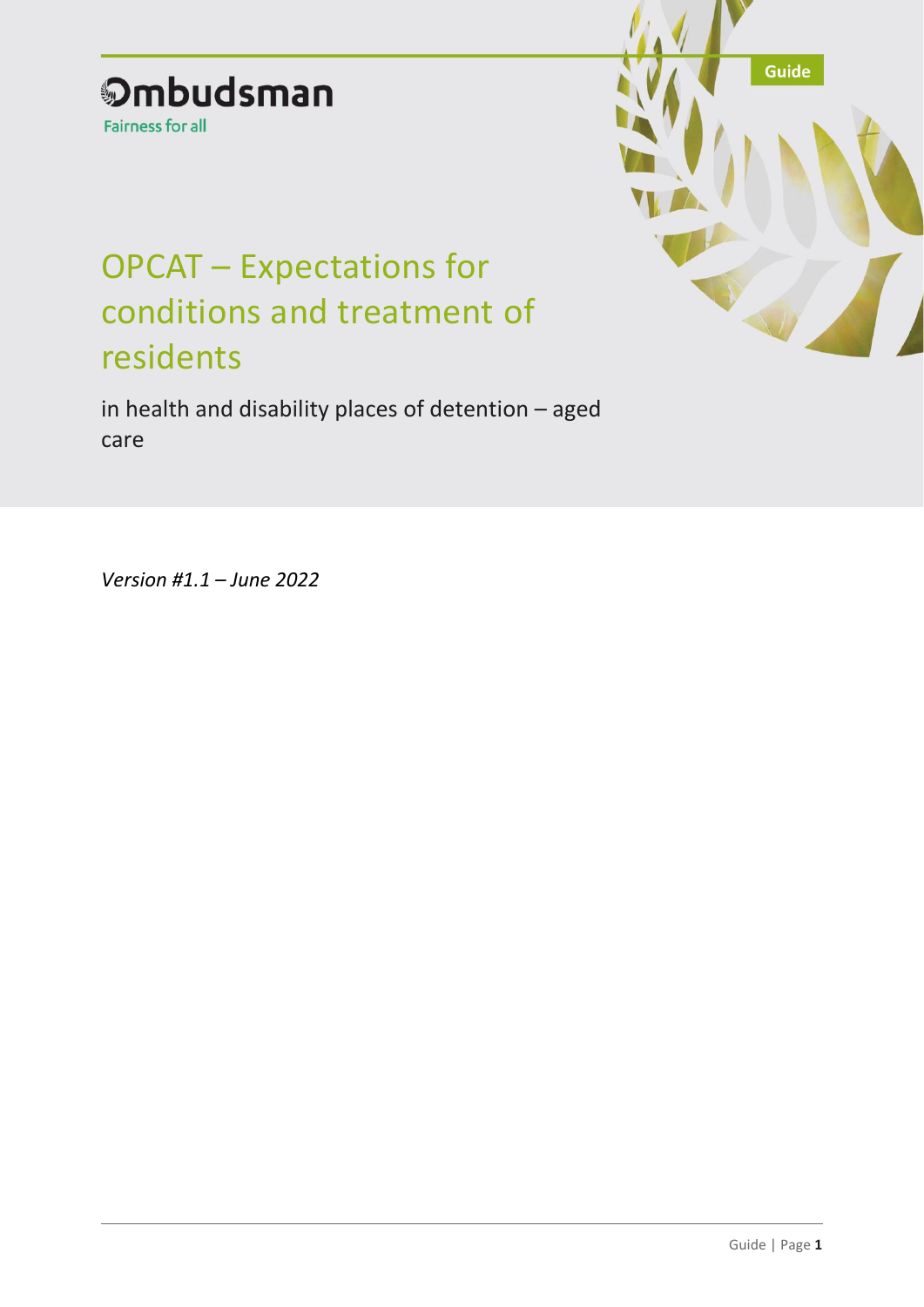# **Contents**

| <b>Introduction Exercise 2020</b>                                                                 |           |
|---------------------------------------------------------------------------------------------------|-----------|
|                                                                                                   |           |
|                                                                                                   | 5         |
| A note about the resident group and terminology _________________________________ 6               |           |
| 1.                                                                                                |           |
| Expectation: Leadership and culture promote the rights of residents. _________________________7   |           |
|                                                                                                   |           |
|                                                                                                   |           |
|                                                                                                   |           |
|                                                                                                   |           |
|                                                                                                   |           |
| 2.<br>Safety and independence _______                                                             |           |
| Expectation: Residents are safe and their independence is promoted. ________________________8     |           |
|                                                                                                   | 8         |
|                                                                                                   |           |
|                                                                                                   |           |
|                                                                                                   |           |
|                                                                                                   | 9         |
|                                                                                                   |           |
|                                                                                                   |           |
|                                                                                                   |           |
|                                                                                                   | 10        |
|                                                                                                   | 10        |
| 3.<br><b>Dignity and respect</b>                                                                  | <b>11</b> |
| Expectation: Residents are treated with dignity and respect. __________________________________11 |           |
|                                                                                                   | 11        |
|                                                                                                   | 11        |
|                                                                                                   |           |
|                                                                                                   | 12        |
|                                                                                                   |           |
|                                                                                                   |           |
|                                                                                                   | 12        |
| 4.                                                                                                | 13        |
| Expectation: Residents enjoy the highest attainable standard of physical and mental health.       | 13        |
|                                                                                                   | 13        |
|                                                                                                   |           |
|                                                                                                   | 13        |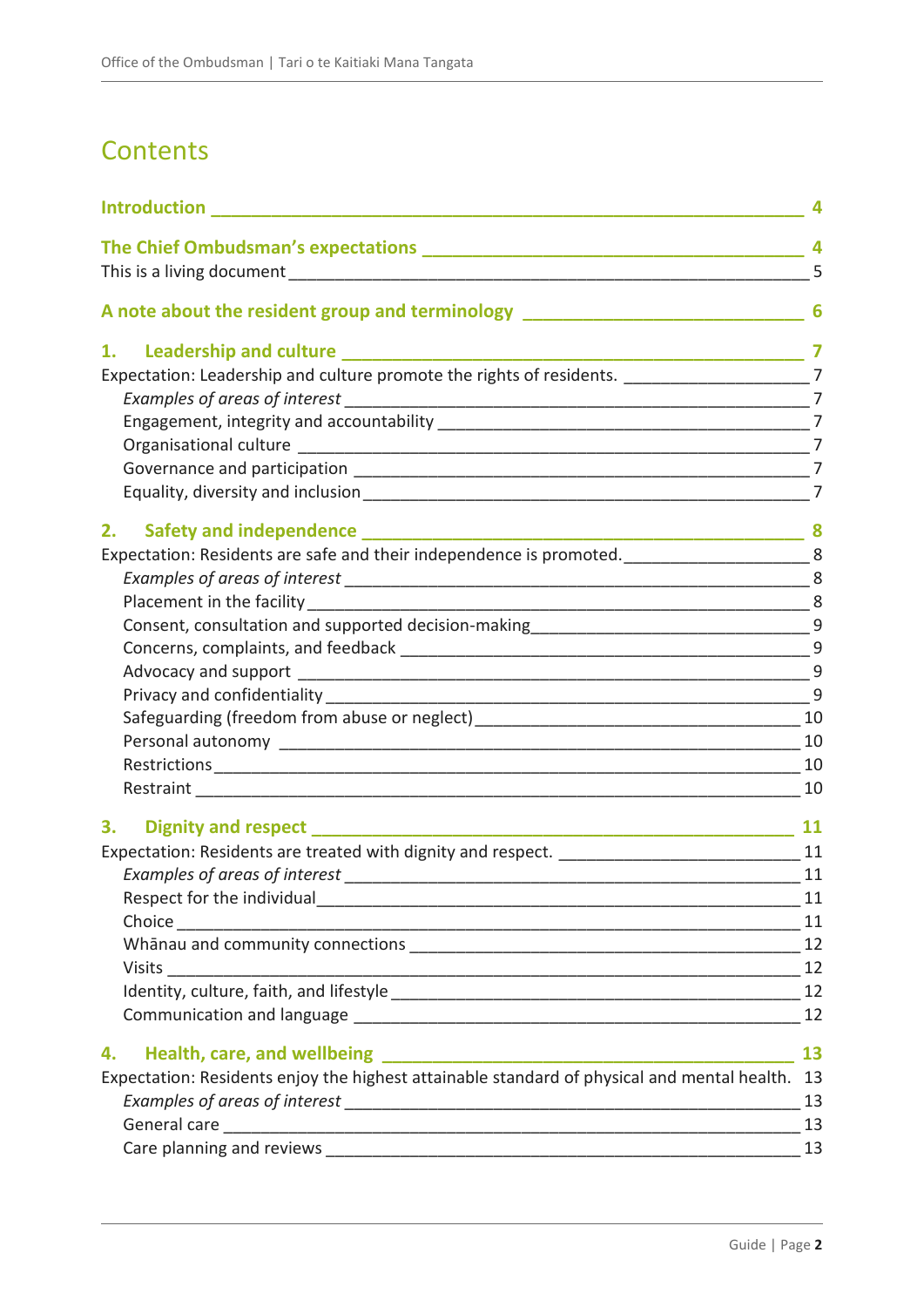|                                                                                                                         | 14 |
|-------------------------------------------------------------------------------------------------------------------------|----|
|                                                                                                                         |    |
|                                                                                                                         | 14 |
|                                                                                                                         |    |
|                                                                                                                         |    |
|                                                                                                                         | 15 |
|                                                                                                                         |    |
|                                                                                                                         |    |
| 5.                                                                                                                      | 15 |
| Expectation: Residents live in an environment that promotes their safety, independence,                                 |    |
|                                                                                                                         | 15 |
|                                                                                                                         |    |
|                                                                                                                         | 16 |
|                                                                                                                         |    |
|                                                                                                                         |    |
|                                                                                                                         |    |
|                                                                                                                         |    |
|                                                                                                                         |    |
| 6.                                                                                                                      | 17 |
| Expectation: Residents are cared for by skilled, motivated, and engaged people. __________                              | 17 |
|                                                                                                                         |    |
| Staff resourcing [199]<br>17                                                                                            |    |
|                                                                                                                         |    |
| $\sim$ 18                                                                                                               |    |
| Appendix 1. Overview of OPCAT Legal Framework <b>Constanting the Constanting Constanting Constanting Constanting Co</b> | 19 |
|                                                                                                                         | 21 |
| Appendix 3. Domestic legislation & international conventions, standards and<br>guidance ____                            | 22 |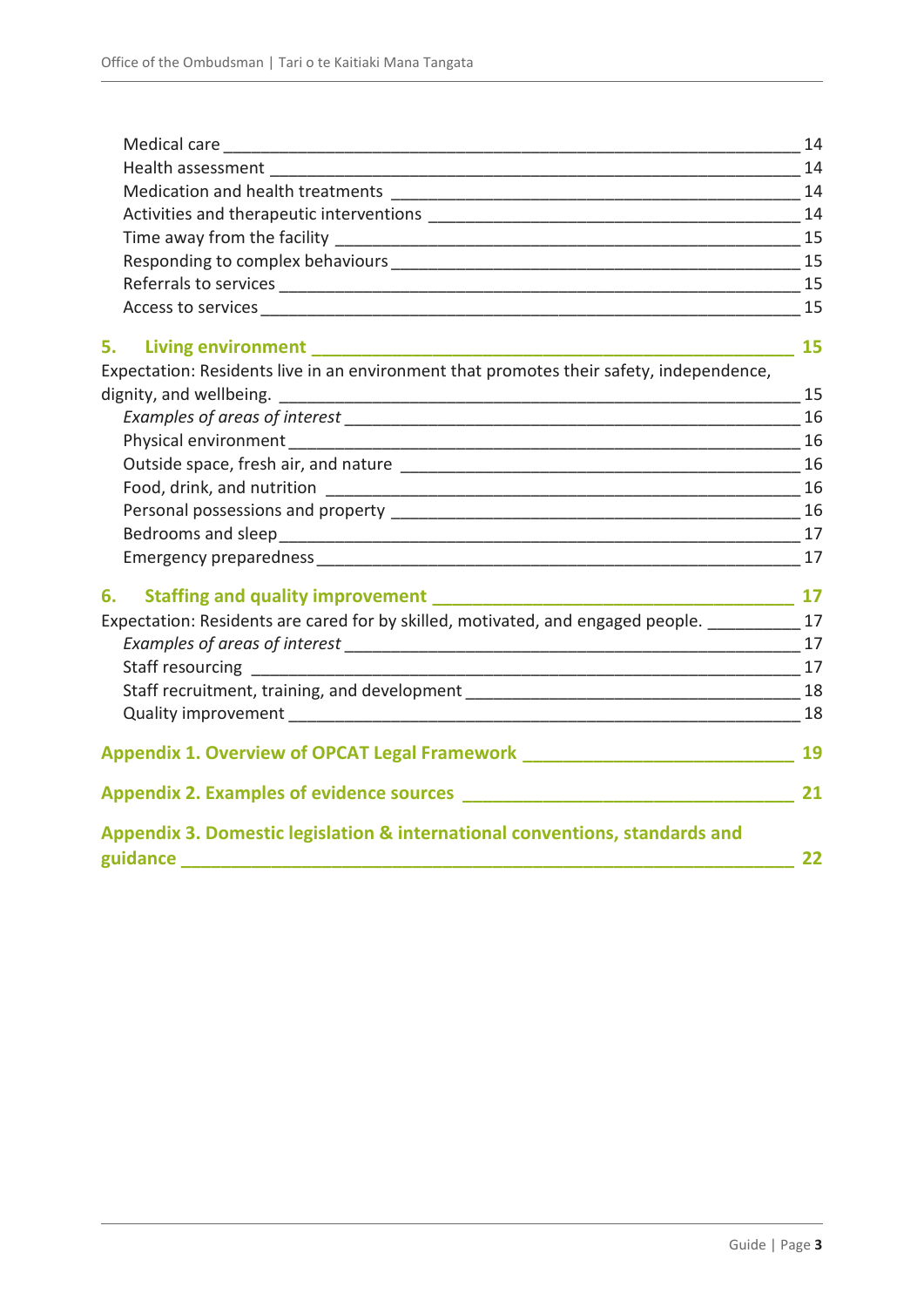# <span id="page-3-0"></span>Introduction

Monitoring the conditions of detention applying to detainees and the treatment of detainees (conditions and treatment) helps to ensure that those who are deprived of their liberty, and cannot leave at will, are treated humanely and their rights are respected and protected.

This approach is preventive, aiming to ensure that safeguards against ill-treatment are in place and that risks, poor practices, or systemic problems, are identified and addressed promptly. It also helps to ensure Aotearoa New Zealand adheres to international human rights standards, to which all people are entitled, and provides assurance by an independent officer of parliament as to the conditions and treatment occurring in a facility.

The Chief Ombudsman is designated by the Minister of Justice to monitor health and disability places of detention. This includes aged care facilities where people are unable to leave at will.

The role is broad and includes examining the treatment and conditions of people living in those facilities (residents). The Chief Ombudsman makes recommendations to improve the conditions and treatment of residents. They may also identify good practice.

Central to the Chief Ombudsman's monitoring function is conducting visits and inspections of aged care facilities. These visits and inspections are required under the United Nations Optional Protocol to the Convention against Torture and Other Cruel, Inhuman or Degrading Treatment or Punishment (OPCAT).

Further detail about the legal framework under which the Chief Ombudsman operates is located in **Appendix 1**. Information about inspections, including what residents, whānau and aged residential care services can expect, is available on the Chief Ombudsman's website.<sup>1</sup>

# <span id="page-3-1"></span>The Chief Ombudsman's expectations

This 'expectations' document sets out the Chief Ombudsman's expectations for the conditions and treatment of residents in aged care facilities who cannot leave at will.

The expectations are intended to provide residents, their whānau<sup>2</sup>, facility, service or agency leadership, management and staff, Parliament, and the public with an understanding of some of the matters the Chief Ombudsman considers when monitoring aged care facilities.

These expectations will also guide the Chief Ombudsman's staff when conducting inspections. However, inspections are not a 'check list' exercise and these expectations are indicative only; they are not exhaustive.

 $\overline{a}$ 1 See [https://www.ombudsman.parliament.nz/what-ombudsman-can-help/aged-care-monitoring/opcat](https://www.ombudsman.parliament.nz/what-ombudsman-can-help/aged-care-monitoring/opcat-inspections-aged-care-facilities)[inspections-aged-care-facilities](https://www.ombudsman.parliament.nz/what-ombudsman-can-help/aged-care-monitoring/opcat-inspections-aged-care-facilities)

<sup>&</sup>lt;sup>2</sup> This documents refers to whānau rather than family. In Te Ao Māori whānau encompasses family in the fullest meaning. Whānau may include immediate and extended family through whakapapa (genealogy), as well as all persons connected by emotional or spiritual bonds. Any person who has been involved in the care or welfare of a resident may also be considered whānau (kaupapa whānau).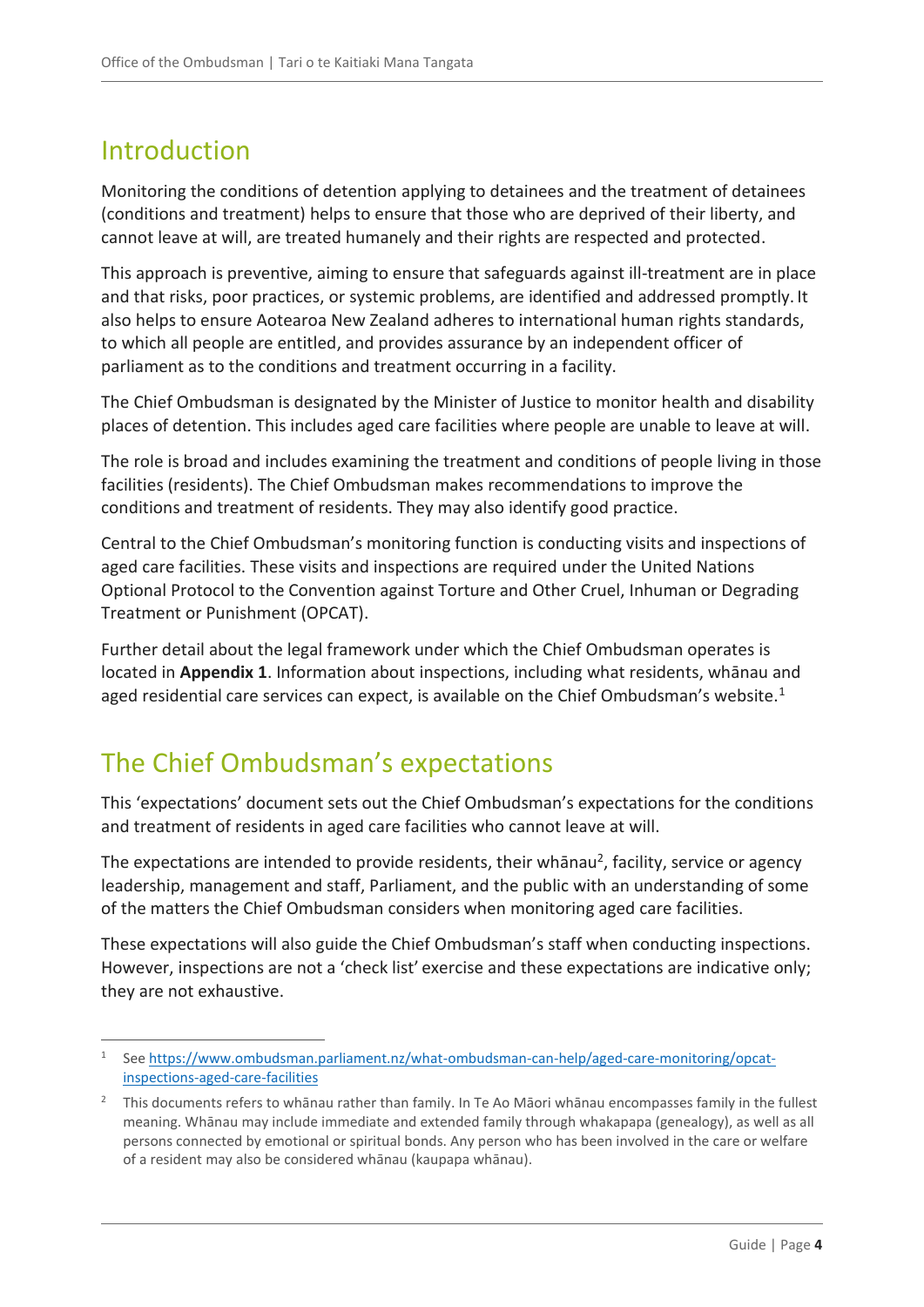**Appendix 2** to this document includes examples of evidence sources that the Chief Ombudsman may consider when examining residents' conditions and treatment.

The expectations and areas of interest are based on international and domestic human rights law and guidance, some of which is listed in **Appendix 3** to this document. The expectations also draw from applicable domestic legislation, regulations and policies that inform, but do not determine, the Chief Ombudsman's observations.

The expectations are informed by te Tiriti o Waitangi / the Treaty of Waitangi<sup>3</sup> and its principles, including those articulated in the Waitangi Tribunal's kaupapa inquiry into health services and outcomes (Wai 2575).

The Chief Ombudsman understands that aged residential care provision is one part of a system providing care and support to residents. A number of agencies, organisations and professionals contribute to the conditions and treatment that residents experience. Not all of the expectations in this document can be met by the facility or service provider alone, whom work within an integrated health and disability system. The Chief Ombudsman's monitoring and prevention function is able to examine and make recommendations on all relevant parts of this system. His focus is on the outcome for residents. He may therefore make recommendations to any person or agency within the system that has the ability to make the necessary changes (not just the facility itself).

The expectations, unless otherwise specified, apply to all residents. However, the Chief Ombudsman is acutely aware of the needs and rights of distinct groups of people who may be in aged care facilities, including:

- Māori
- Pacific peoples
- Women

 $\overline{a}$ 

- LGBTQIA+ persons
- Foreign nationals

The Chief Ombudsman and Inspectors will always have mind to how the conditions in the facility, and treatment of residents, is experienced by, and effects these groups in particular.

# <span id="page-4-0"></span>**This is a living document**

This is the first version of the Chief Ombudsman's '*Expectations for conditions and treatment of residents in in health and disability places of detention – aged care'. The expectations will be* updated over time. The Chief Ombudsman welcomes feedback on this document<sup>4</sup>, recognising

The Chief Ombudsman recognises there are two texts with different meanings.

<sup>4</sup> Please visit the website at [https://www.ombudsman.parliament.nz/what-ombudsman-can-help/aged-care](https://www.ombudsman.parliament.nz/what-ombudsman-can-help/aged-care-monitoring)[monitoring](https://www.ombudsman.parliament.nz/what-ombudsman-can-help/aged-care-monitoring) for more information about the Chief Ombudsman's monitoring role in aged care, including information on how to provide feedback on these Expectations.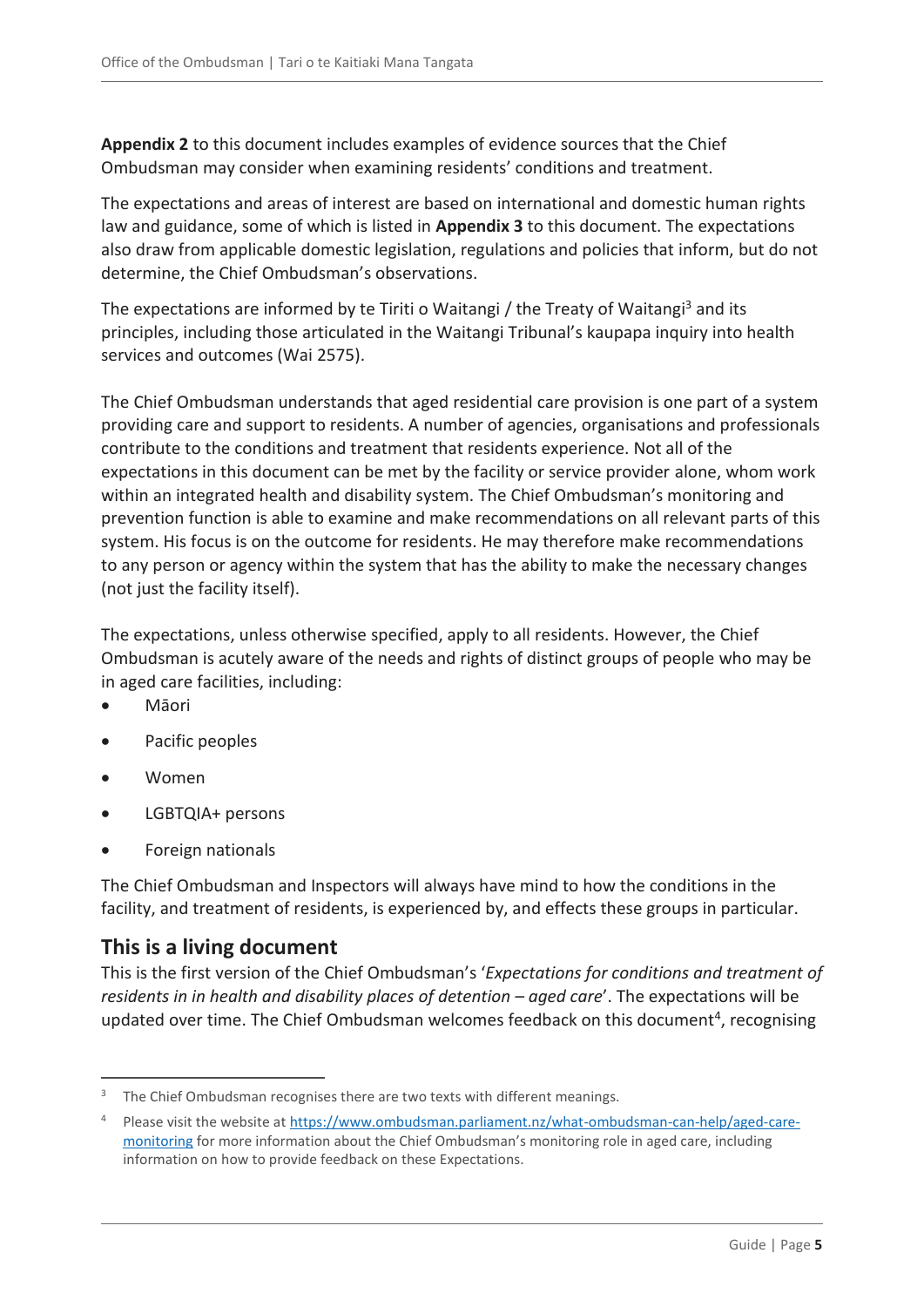that best practice is continually evolving, and there will always be further or new areas relevant to monitoring of aged care facilities.

# <span id="page-5-0"></span>A note about the resident group and terminology

The Chief Ombudsman monitors aged care facilities where people are not free to leave at will primarily secure dementia level care and/or psychogeriatric level care.

Residents in secure aged care facilities mostly have a diagnosis of dementia, along with varied other health or disability related needs. Dementia is an umbrella term, used to describe a group of symptoms affecting brain function. The symptoms each person experiences depends on the parts of the brain that are affected. However, the most common dementia symptoms include changes in memory, thinking, behaviour, personality and emotions. These changes affect a person's ability to perform everyday tasks and interfere with their everyday lives.<sup>5</sup>

The expectations in this document refer to 'residents', 'dementia' and 'facilities'. However, the Chief Ombudsman acknowledges the importance of language and that some people will have a preference for using other terms, including kupu Māori such as kaumatua (elder) and mate wareware (mate referring to being unwell, and wareware to forgetting or forgetfulness). The Chief Ombudsman encourages, and may adopt, the use of kupu Māori or other terms when appropriate.

 $\overline{a}$ 

<sup>&</sup>lt;sup>5</sup> Dementia is progressive, which means that for most people the changes gradually spread through the brain and lead to the symptoms getting worse. Dementia is different for everyone – what people experience, and how quickly they are affected is unique to them. What they can do, remember and understand may change from day to day. Se[e https://alzheimers.org.nz/about-dementia/what-is-dementia/](https://alzheimers.org.nz/about-dementia/what-is-dementia/)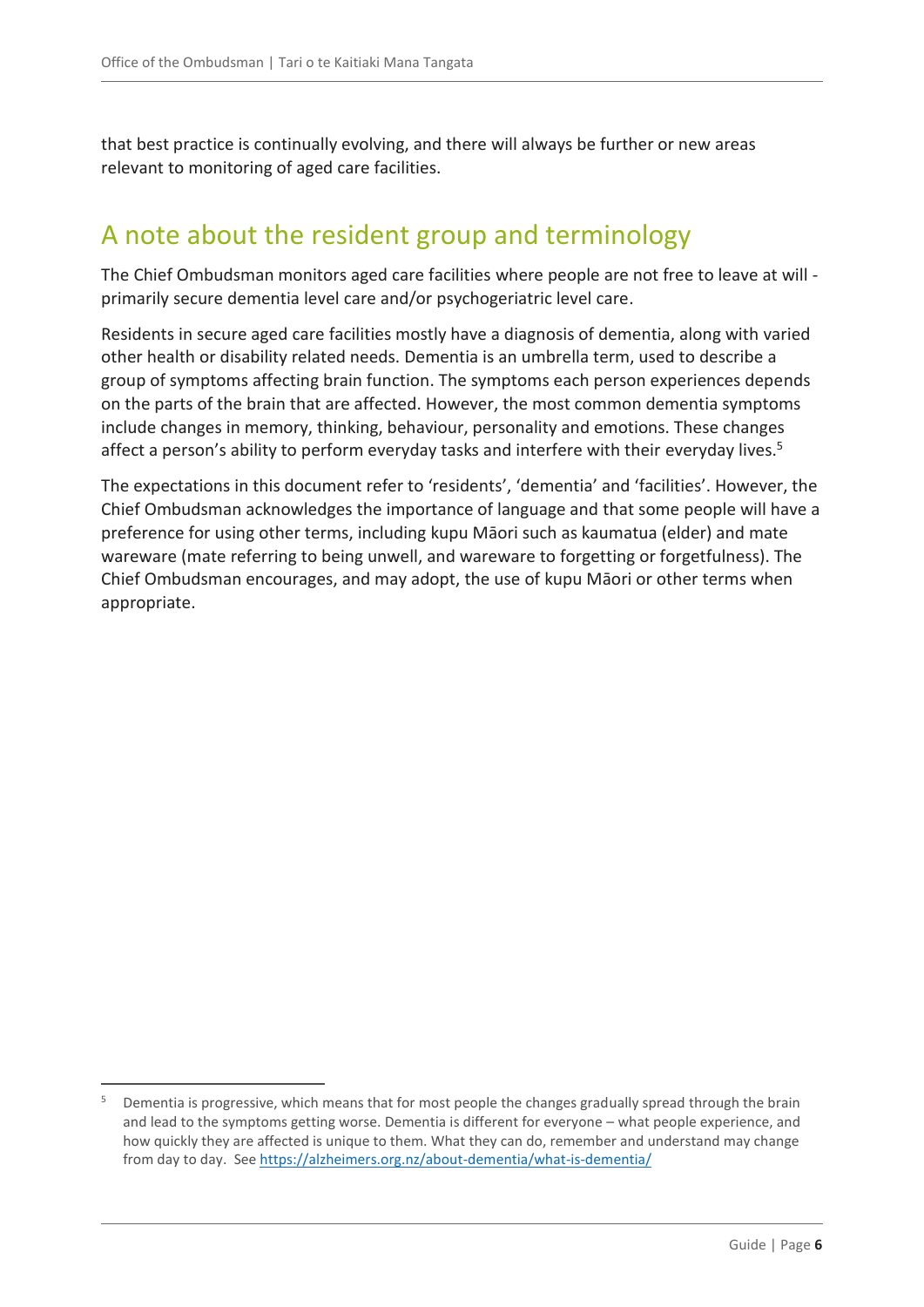# <span id="page-6-0"></span>1. Leadership and culture

# <span id="page-6-1"></span>**Expectation: Leadership and culture promote the rights of residents.**

Strong, rights-promoting leadership and governance is evident. Organisational culture reflects a person-directed and holistic approach to care with emphasis on nurturing residents' wellbeing, health and enjoyment of their life. Governance arrangements recognise the role of tangata whenua.

Residents, their Enduring Power of Attorney or Welfare Guardian (authorised representative), whānau and others, including staff members, have a role in decision-making. They are able to share their views and concerns, in particular about the conditions and treatment of residents. Residents, authorised representatives, whānau and community members have a high degree of trust in leadership and staff.

# <span id="page-6-2"></span>*Examples of areas of interest*

#### <span id="page-6-3"></span>Engagement, integrity and accountability

Leadership at all levels are committed to, and take responsibility for, providing safe, responsive and high quality care for residents. This is evident in strategic and operational plans, including considerations such as staffing, resourcing and quality improvement.

Leaders have a genuine insight and understanding of the culture and reality within relevant facilities, and are engaged in monitoring and ensuring appropriate conditions and treatment are provided.

#### <span id="page-6-4"></span>Organisational culture

All staff uphold the dignity and respect of residents at all times. There is strong leadership to support this.

Māori leadership and arrangements with Māori are evident, including within the facility.

#### <span id="page-6-5"></span>Governance and participation

Residents, their authorised representatives, whānau and community members are involved in governance and operational decision-making processes (eg they sit on the board, as advisory or consumer groups with independent facilitation).

#### <span id="page-6-6"></span>Equality, diversity and inclusion

There is commitment to ensuring that policies, strategies, processes and behaviours promote equality, respect diversity and contribute to an inclusive organisational culture.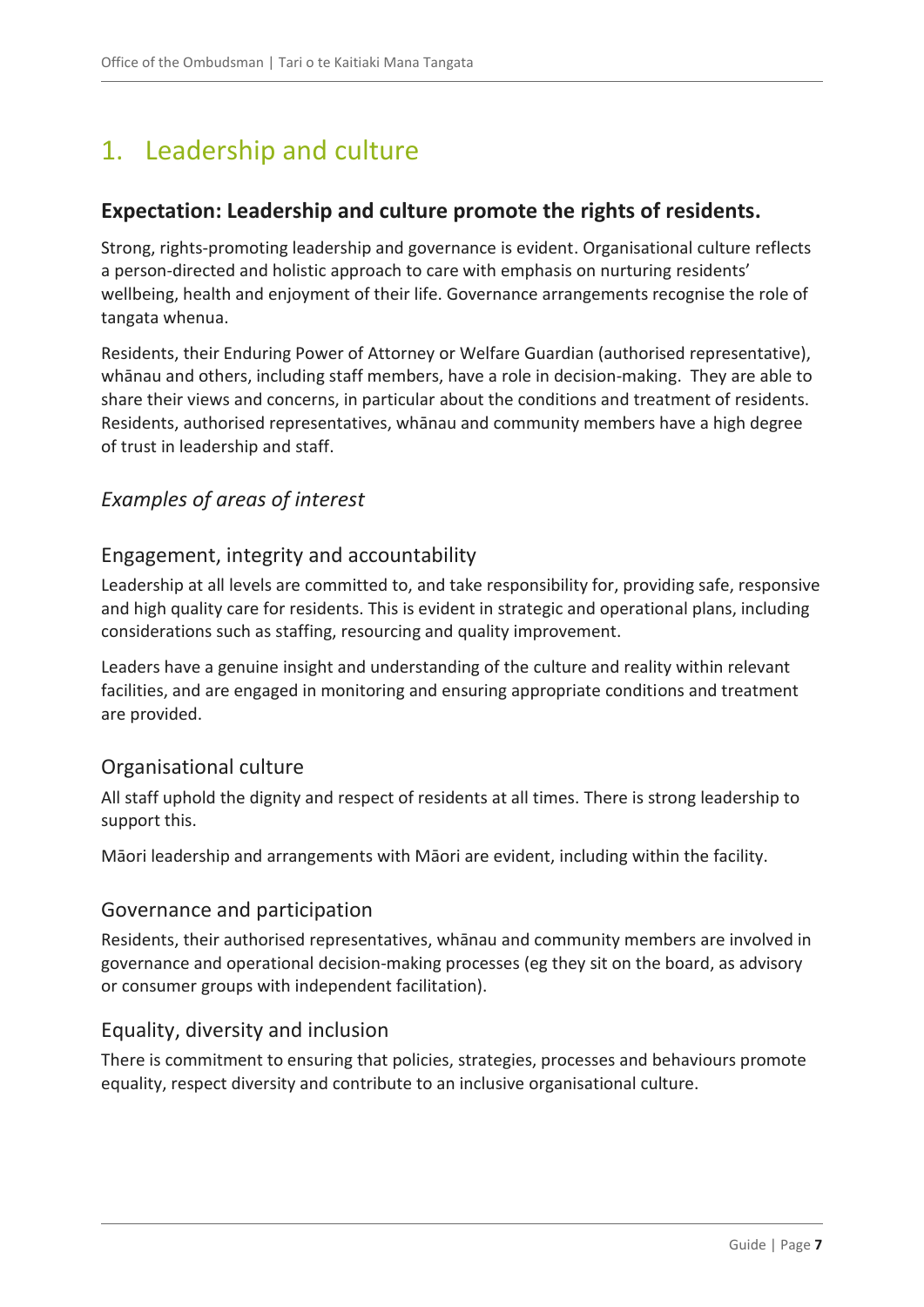Fair and non-discriminatory processes are deployed, including when meeting the distinct needs of residents or resident groups, irrespective of age, disability, sex, gender, sexual orientation, family status, race, nationality, religion, political opinion, employment status, or belief.

# <span id="page-7-0"></span>2. Safety and independence

### <span id="page-7-1"></span>**Expectation: Residents are safe and their independence is promoted.**

No person is arbitrarily deprived of their liberty. Thorough assessment, legal processes, and the appropriate documentation are followed. The resident is involved in these processes to the fullest extent possible.

Residents' rights are promoted and protected. Residents, their authorised representatives, and their whānau are routinely and fully informed of their rights, including the ability to challenge the level of care needed as well as how to raise a concern or complaint and access advocacy services.

Residents' independence and autonomy is maintained to the fullest extent possible, and is central to their care. They are supported, well informed and have opportunities for meaningful engagement. Independence is protected and nurtured by the facility environment and culture.

Residents are safe from harm, abuse, or neglect of all kinds (including but not limited to physical, emotional, spiritual, financial or sexual). Risks are identified, recorded and addressed.

The human dignity and human rights of all residents are maintained and upheld at all times. Residents' rights to statutory protections and complaints processes are respected. Residents' feedback and input is sought and considered; they have a voice on matters that affect them.

# <span id="page-7-2"></span>*Examples of areas of interest*

#### <span id="page-7-3"></span>Placement in the facility

Residents are in a facility that is appropriate to their needs. Their placement is lawful and correct processes have been followed, including the fullest possible consideration and honouring of their views and wishes.

The reasons for the resident being in a secure facility are clear and recorded, and explained to the resident in a way that they understand. All appropriate documentation is obtained and held securely.

Before and on arrival, residents are made to feel welcome and are treated with kindness. The particular needs of the resident are identified. Immediate needs upon arrival are considered and met, and residents are supported to feel comfortable in the facility, including through whānau involvement and appropriate welcoming services (such as pōwhiri), depending on the resident's wishes.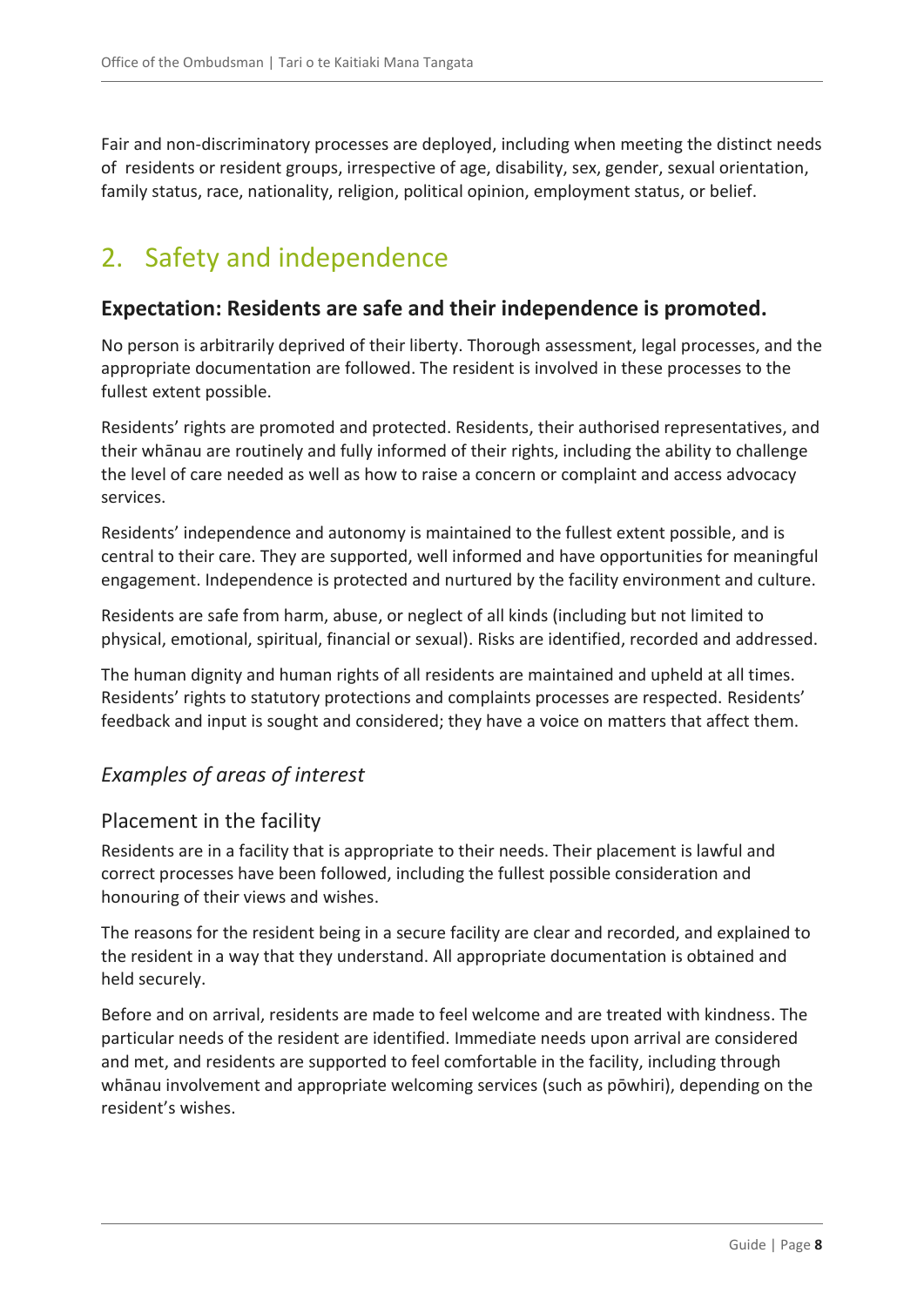Safety risks to self and others are identified and assessed before residents are allocated to any particular area. Residents are provided with information in an appropriate language and format to assist with the settling in process.

# <span id="page-8-0"></span>Consent, consultation and supported decision-making

Residents are informed about and consulted on decisions or actions that have impact on their lives to the fullest extent possible. There is an assumption of capacity, and residents are supported to make decisions where they are not able to fully choose themselves. When this is not possible, the appropriate combination of residents, their authorised representatives, and whānau are informed about and consulted on decisions or actions that impact the resident. Capacity is regularly reviewed.

Consent to treatment from the relevant party is sought, recorded and adhered to. Where consent is not possible, there are robust processes in place to ensure that any treatment is necessary, appropriate and authorised.

# <span id="page-8-1"></span>Concerns, complaints, and feedback

Feedback from residents and others (such as authorised representatives, whānau and advocates) is actively sought, considered and used to inform and improve service planning and delivery.

Residents and others are listened to when they raise concerns or make complaints, and the issues raised are addressed. Their views are taken seriously and responded to sensitively. Complaints systems are accessible to residents and others, well communicated, timely, confidential and effective. Outcomes are transparent, fair, well communicated, documented and in line with a policy of full disclosure.

Concerns and complaints may be raised independently of staff. Residents and others can raise concerns, make complaints and give feedback without repercussions or fear of negative consequences. They can ask for decisions to be reviewed without difficulty.

# <span id="page-8-2"></span>Advocacy and support

Residents, their authorised representatives, and whānau (as appropriate) are informed of and have easy and private access to independent advocates or support persons in a timely manner.

This includes residents having whānau or others, such as trusted community members, with them when this is their preference.

# <span id="page-8-3"></span>Privacy and confidentiality

Residents' privacy and confidentiality are respected and preserved. Residents enjoy physical, visual, auditory, and personal privacy to the fullest extent possible. Any infringement on privacy is justified and proportionate.

All resident information is kept securely to preserve privacy and confidentiality.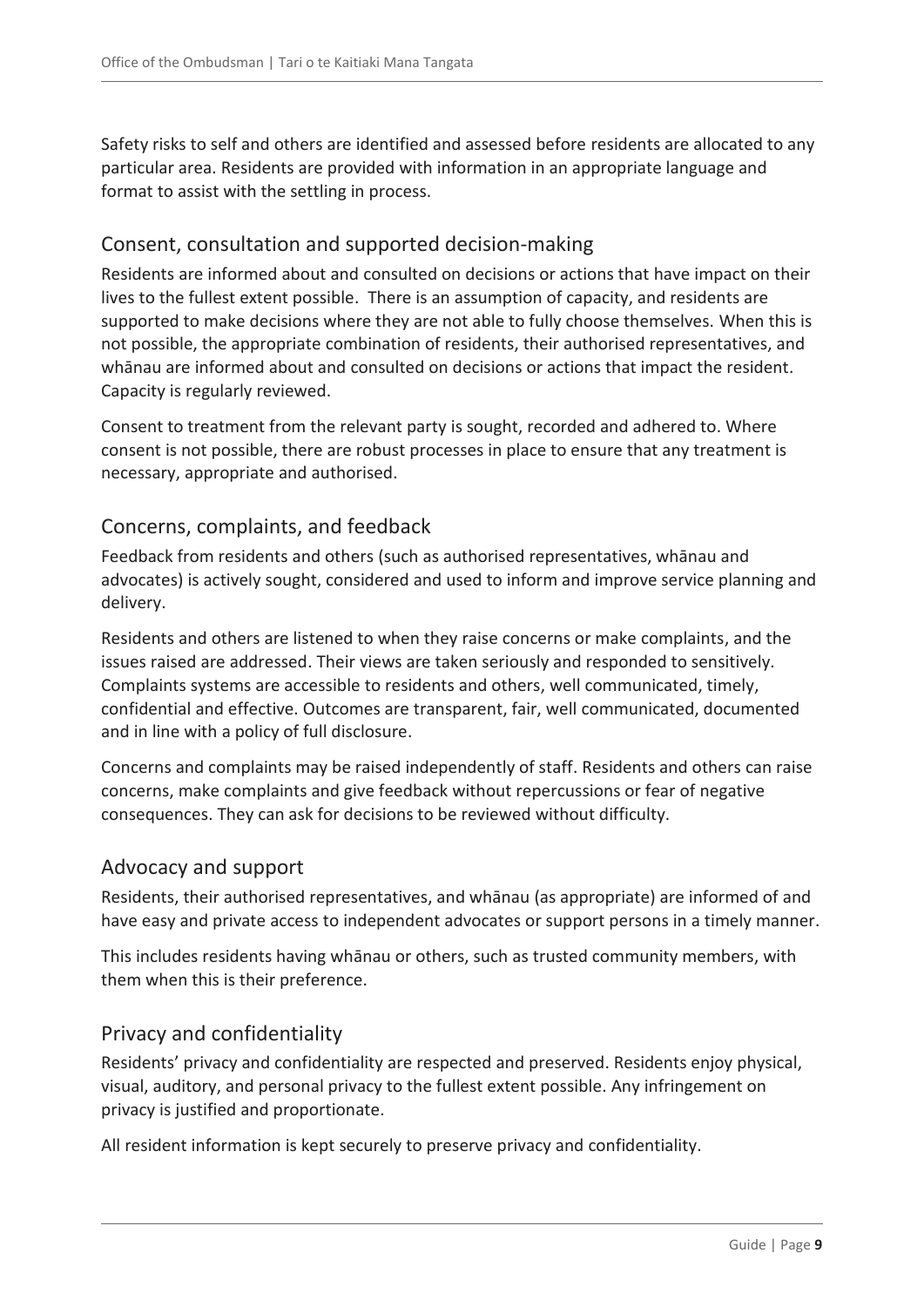Confidentiality and its limits are explained to residents, authorised representatives and whānau on admission and as necessary. This is done in an accessible format, and it is recorded that this information has been provided.

# <span id="page-9-0"></span>Safeguarding (freedom from abuse or neglect)

Residents are safe at all times, including in the facility, transport to-and-from the facility, and overnight.

Residents are not subjected to discrimination, coercion, harassment, bullying, or any form of exploitation. All concerns (including potential concerns or indications) regarding exploitation, violence, abuse or neglect are promptly documented and investigated, or referred to the appropriate authority for investigation.

# <span id="page-9-1"></span>Personal autonomy

Residents live in an enabling environment. The physical layout, available resources and culture of the facility promote resident autonomy and independence.

Residents receive support to live and mobilise with the greatest possible independence. These measures include access to personal mobility aids, devices, assistive technologies (e.g. walker, wheelchair, mobility scooters, and canes) and other forms of assistance and intermediaries. Physical rehabilitation or exercise is provided as necessary.

Residents have individualised supports to meet their hearing, visual and sensory impairment needs (e.g. hearing aids and batteries, glasses and/or magnifying devices, access to picture board or large alphabet, Sign Language interpreter).

# <span id="page-9-2"></span>Restrictions

Residents are not subject to greater restrictions than are individually necessary for safety. Blanket restrictions are never used.

Restrictive practices (such as withholding items, mail or phone calls, cancelling or preventing visits or outings) are not used unless in accordance with resident, authorised representatives and whānau (as appropriate) consultation, reflected in the resident's support/care plan and supported by documented clinical indication. Any such restrictions are regularly reviewed. There is active work to reduce and minimise the use of restrictive practices, and reports on their use to relevant authorities.

# <span id="page-9-3"></span>Restraint

Restraint, in all its forms (including environmental, mechanical, physical, personal, chemical) is recognised as a serious intervention with potentially harmful effects on the resident.

There is proactive work to eliminate the use of restraint, as well as reducing and minimising its immediate use.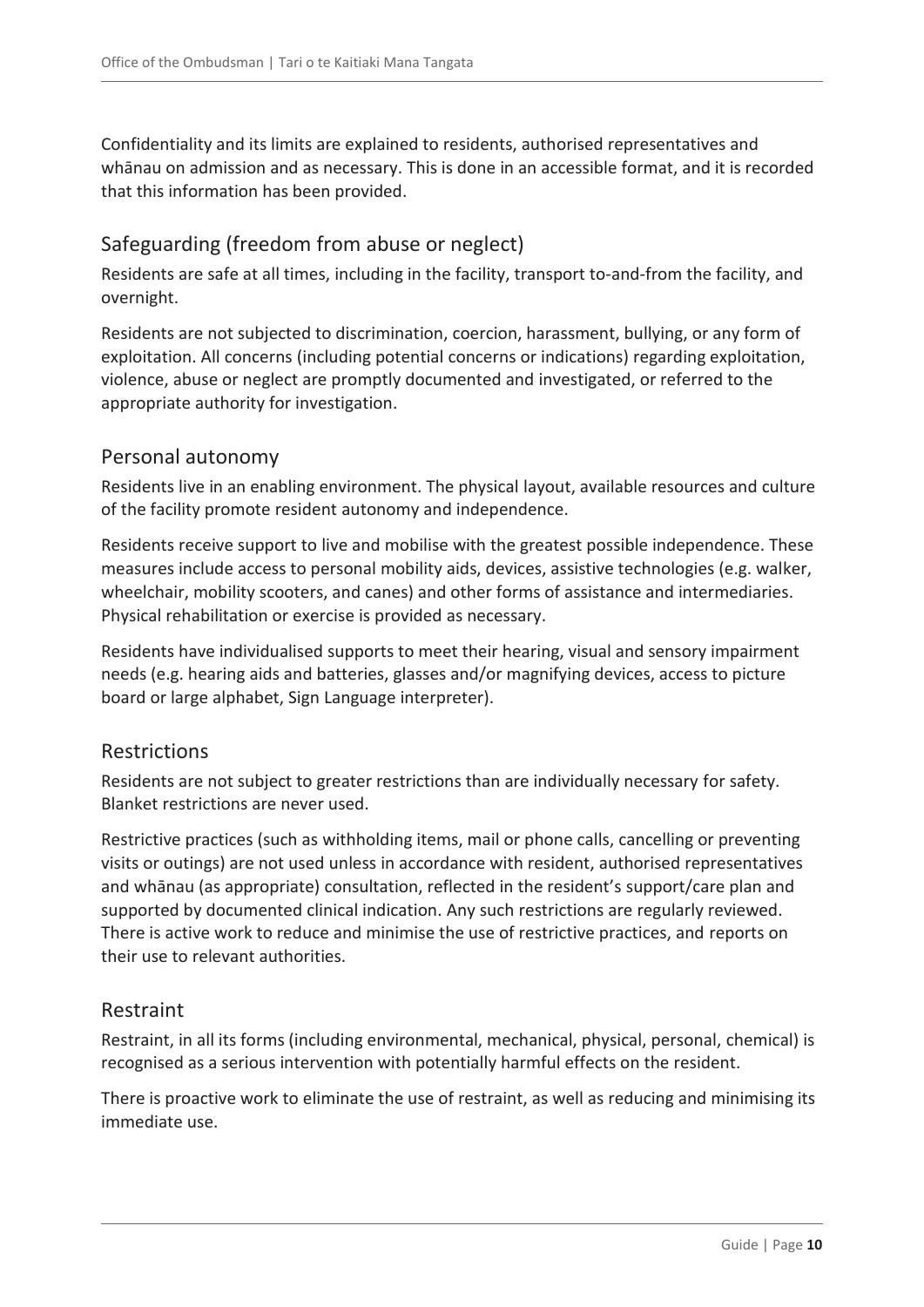Restraint is only used as a last resort and for the immediate safety of a resident or others. All other, less restrictive, options are considered first. Where restraint is used it is authorised, practised, documented and reviewed appropriately.

The specific needs, including cultural needs, of residents are recognised throughout any restraint episode, and relevant advice is sought in order to maintain safety.

Means of restraint which are unlawful and/or inherently degrading, including chemical restraint (the use of medicines to ensure compliance and to render a resident incapable of resistance), are never used. All medicines are prescribed and used for valid therapeutic indications.

Restraint is never used as a punishment, discipline, or a form of behavioural modification.

# <span id="page-10-0"></span>3. Dignity and respect

#### <span id="page-10-1"></span>**Expectation: Residents are treated with dignity and respect.**

All residents are valued. Residents' rights are protected, and they do not experience discrimination. Residents are recognised as experts in their own experience, and on their needs and wishes.

The diversity of residents is respected, and there is not a 'one size fits all' approach. Responsiveness to diversity is demonstrated through specific strategies and services, which are based on a well-informed understanding of the relevant population groups of residents.

Residents are treated with humanity, compassion, kindness and decency. The facility provides an open and safe environment for residents to be themselves, without judgement or reprimand. Staff and residents have constructive and positive relationships, and these are seen as an integral part of maintaining a safe environment with the best outcomes for residents.

# <span id="page-10-2"></span>*Examples of areas of interest*

#### <span id="page-10-3"></span>Respect for the individual

Residents' wishes, views, and preferences are sought, recorded, and evident in their care and support. They are respected and valued as individuals, whose background, current health status, culture, religion or nationality, among other factors, inform the nature of the support they receive.

#### <span id="page-10-4"></span>**Choice**

Residents have choice wherever possible. Residents' current choices are respected and honoured to the fullest extent they can be, including through supported decision-making. These choices include day-to-day life decisions such as what clothes to wear, grooming, food, where to spend time and with whom, entertainment, and daily routine (eg, when to shower,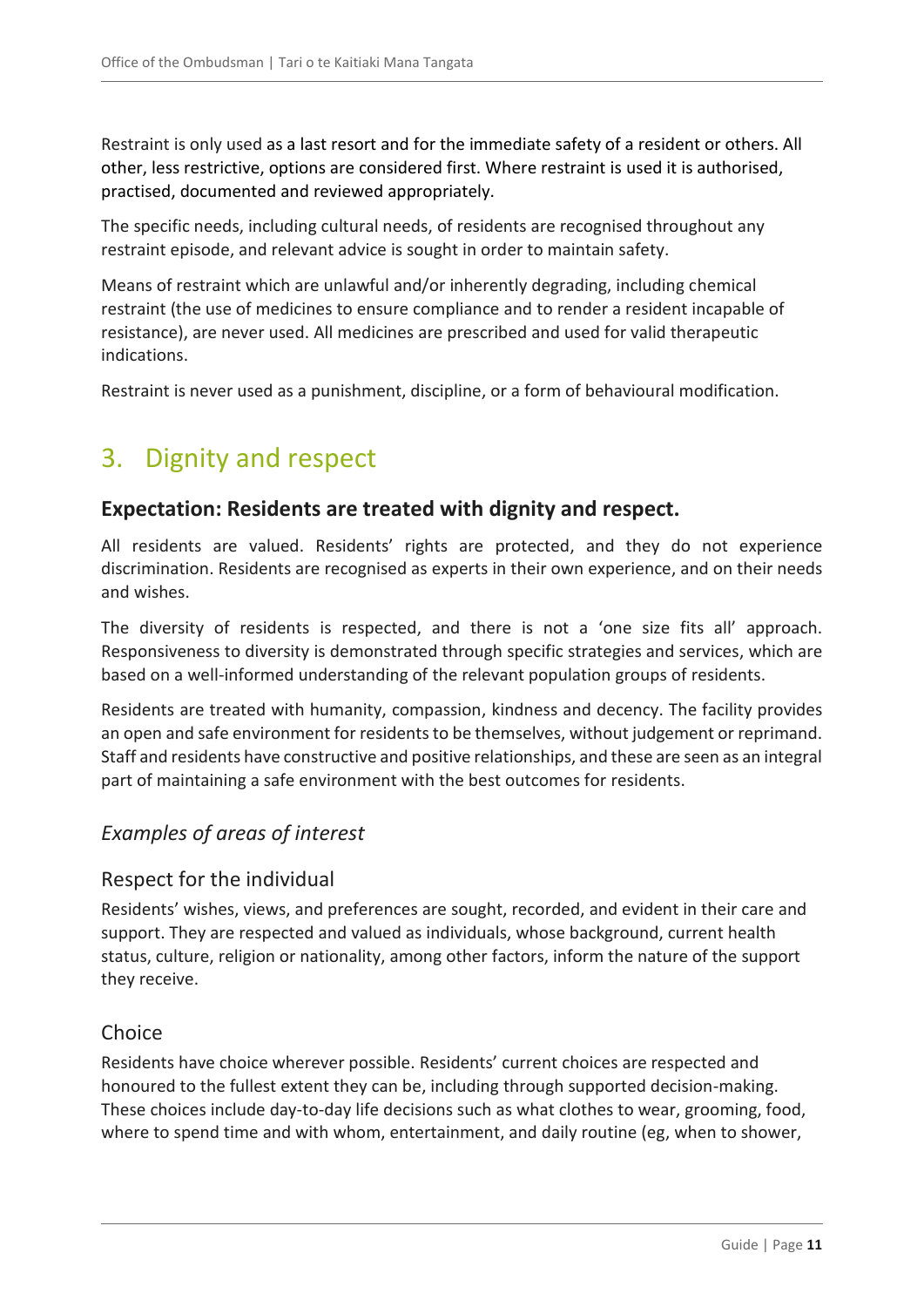get up, or go to bed). If choices cannot be honoured the reasons why are appropriately explained to the resident.

#### <span id="page-11-0"></span>Whānau and community connections

The importance of residents' loved ones in the life of the resident is acknowledged and valued. Contact with whānau, and the wider community, is promoted in diverse ways, in line with the resident's preferences and in privacy.

Residents are located as close to their home, whānau, whakapapa and whenua as possible, where this is their preference. Measures are taken to prevent and address disadvantages faced by residents located far from their whānau or connections.

The role of kaitiakitanga (caregiving) for the oranga wairua (spiritual wellbeing) of the collective whānau is understood and respected. The role of whānau as a key part of residents' care is recognised and valued.

Residents can connect with the wider community and be engaged as citizens. They have opportunities to follow the news, are kept informed of key events and able to exercise their relevant civil and political rights.

#### <span id="page-11-1"></span>Visits

 $\overline{a}$ 

Residents are offered the fullest visiting arrangements possible. Visitors are made to feel welcome. The visitor environment is private, accessible, safe and comfortable.

# <span id="page-11-2"></span>Identity, culture, faith, and lifestyle

Diversity is welcomed. No resident experiences discrimination based on their identity, culture, faith (or spirituality) or lifestyle or any of the 'prohibited grounds' for discrimination.<sup>6</sup>

Residents, their authorised representatives, and whānau (as appropriate) are asked about what matters to the resident, and this is reflected in the resident's life at the facility. They have access to kaumātua and/or kuia, and others who can provide cultural and/or spiritual support.

# <span id="page-11-3"></span>Communication and language

Communication with, and about, residents is kind and respectful.

Residents are supported to communicate as freely as possible, including through functioning devices, communication tools, and practices, according to their needs and wishes.

Information, resources, and activities are provided in languages and formats that reflect the needs and preferences of residents.

Language is understood to be central to identity and well-being. Residents are facilitated to speak in whatever languages they chose, or which come naturally to them. Professional

 $6$  The prohibited grounds are outlined in Section 21 of the Human Rights Act 1993.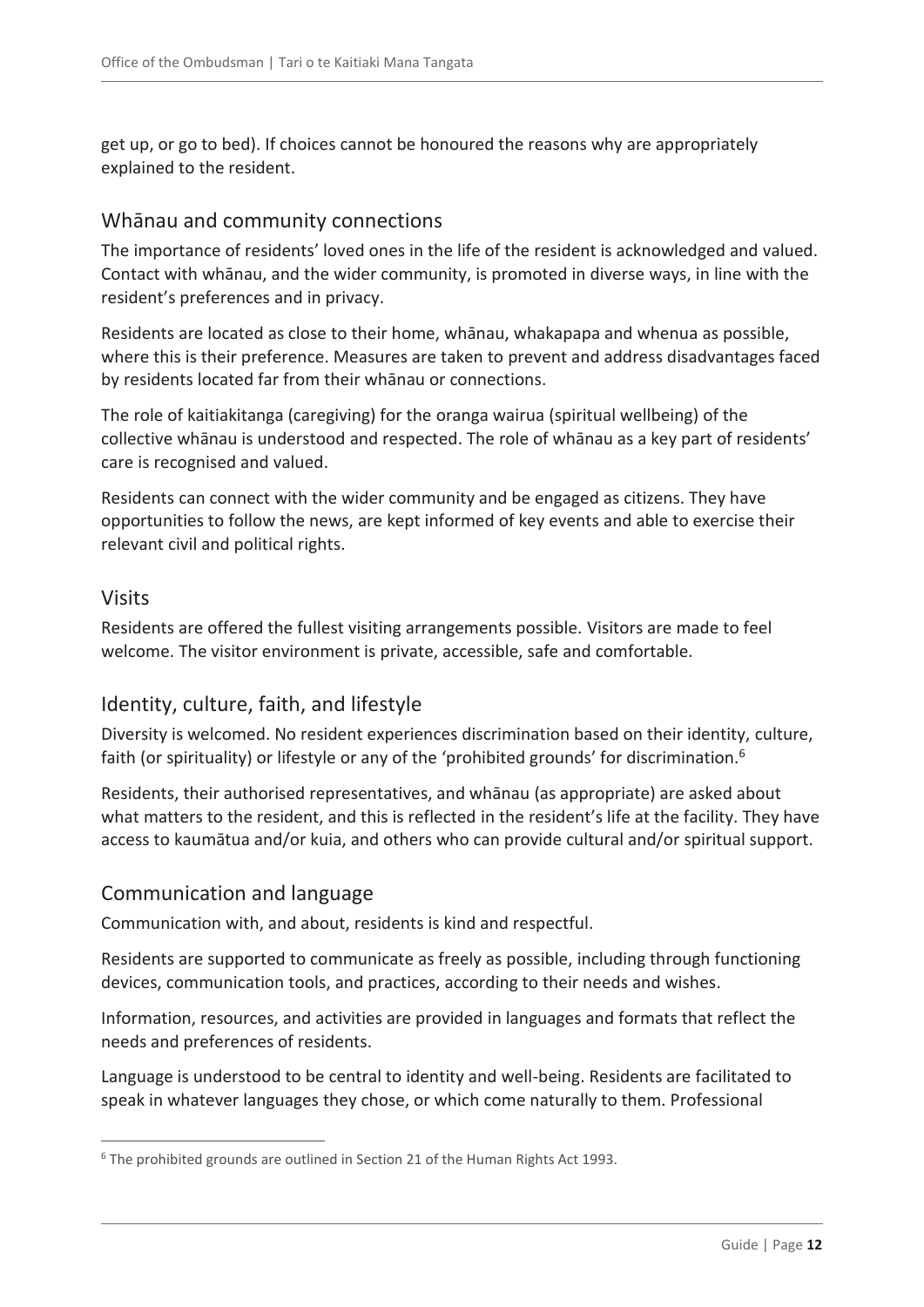interpretation services are used. Where residents are not able to communicate through language (including alternative languages such as sign language) other means are used to help determine the resident's needs and views.

# <span id="page-12-0"></span>4. Health, care, and wellbeing

# <span id="page-12-1"></span>**Expectation: Residents enjoy the highest attainable standard of physical and mental health.**

Residents are cared for in a holistic manner that nurtures and strengthens all areas of their wellbeing, including taha tinana, taha hinengaro, taha whānau and taha wairua<sup>7</sup>.

All necessary steps to ensure the wellbeing of residents are taken. Residents are listened to, and their health, disability and wellbeing needs are effectively identified and addressed. Residents receive timely care and support from appropriate professionals, and have access to the range of services and supports they need. Health is understood in its broadest sense, and all aspects of life at the facility are conducive to the positive wellbeing of residents.

Continuity of care is assured through close work with health services in the community. As patients residents are treated with dignity, respect and kindness. Their right to privacy and medical confidentiality is respected. Preventive health services are implemented, and staff are aware of their role in documenting and reporting concerns.

# <span id="page-12-3"></span><span id="page-12-2"></span>*Examples of areas of interest*

#### General care

 $\overline{a}$ 

Residents receive the care and support they require in a manner that is person-directed, demographically appropriate, trauma-informed and maintains dignity.

# <span id="page-12-4"></span>Care planning and reviews

Residents' participation and preferences are central to care and support planning. Residents, their authorised representatives, and whānau (as appropriate) are given the time and assistance to understand and contribute to the planned care and support, including reviews, which includes thinking about and planning for the future. Care plans are provided to residents in an accessible format.

Support to overcome barriers to decision-making is given.

The four pillars of health under the [Te Whare Tapa W](https://www.health.govt.nz/our-work/populations/maori-health/maori-health-models/maori-health-models-te-whare-tapa-wha)ha model. Taha tinana (physical health), taha hinengaro (mental health), taha whānau (family health), taha wairua (spiritual health).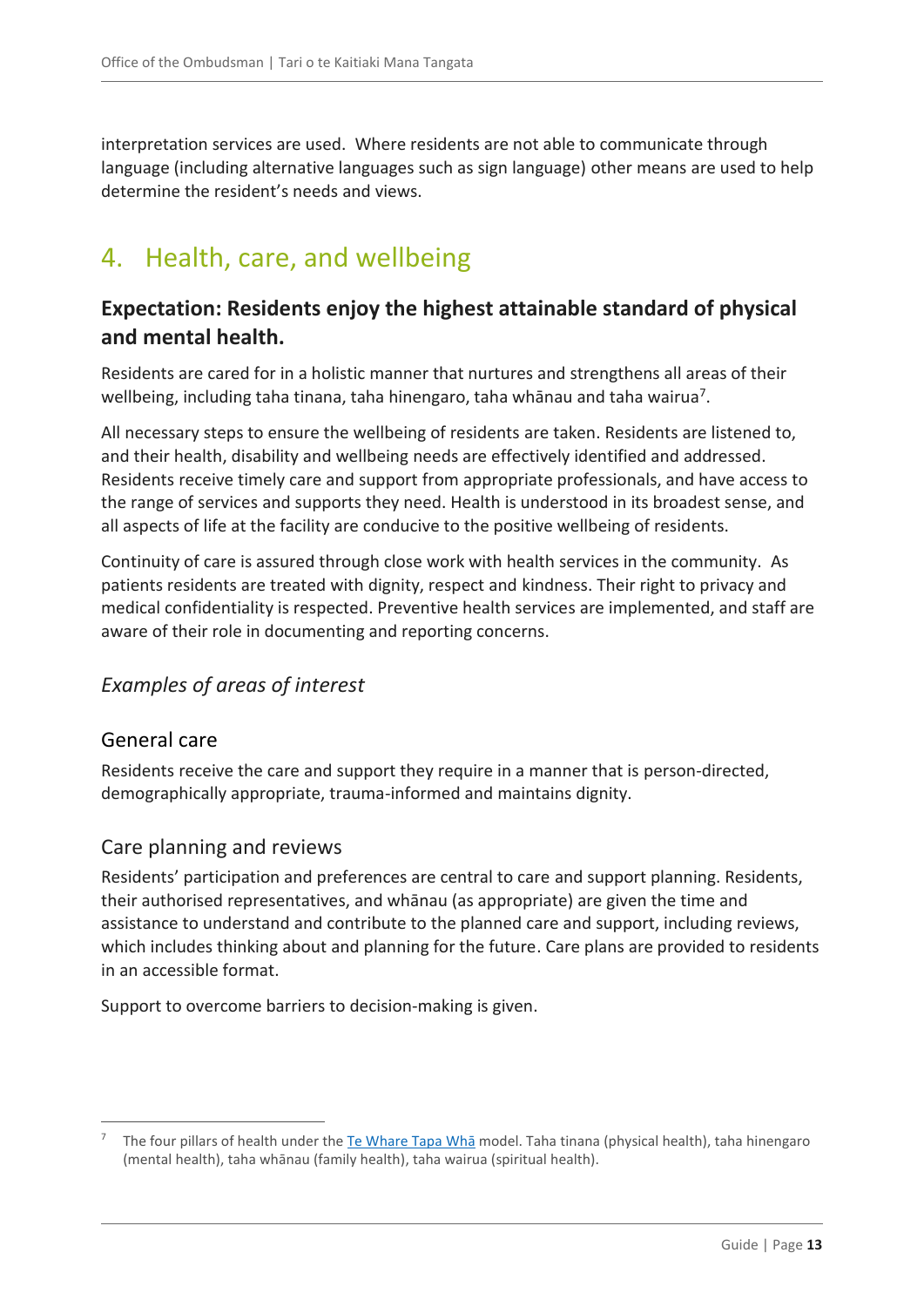# <span id="page-13-0"></span>Medical care

Residents have equitable access to medical care. Their mental and physical health is supported by suitably qualified health professionals, who are available when residents need them. Residents, their authorised representatives, and whānau (as appropriate) are able to access health professionals (including health and disability advocacy services) and discuss the resident's health, care and support needs.

Preventive healthcare practices, including education, are implemented effectively including relation to communicable diseases, and the maintenance of hygiene and infection control standards.

#### <span id="page-13-1"></span>Health assessment

Residents have comprehensive health assessments as needed, this includes assessing and recording any evidence of prior ill-treatment and identifying any physical or mental health condition requiring medical attention in a timely manner. Health examinations are conducted in a private setting, in a manner which is appropriate and comfortable for the individual and their needs.

Residents, their authorised representatives, carers and whānau (as appropriate) consent to, and are informed about and engaged in health assessments, their processes and outcomes.

# <span id="page-13-2"></span>Medication and health treatments

Residents' medication and treatment needs are met by staff who are qualified and competent to do so.

Residents, their authorised representatives, and their whānau (as appropriate) are helped to understand the clinical actions and effects, limitations, and potential side effects of the medication or treatment the resident has been prescribed and to contribute to decisions about these.

Medication and other treatment changes are discussed with residents, their authorised representatives, and their whānau (as appropriate) and any changes agreed before they commence. Records are kept where a resident does not or is unable to consent to medication.

Medications are prescribed safely, in accordance with evidence-based practice, are reviewed regularly and are administered at clinically appropriate times by qualified staff. Residents receive their medications confidentially and from a secure environment. Records are kept where residents do not or are unable to consent to medication or treatment.

# <span id="page-13-3"></span>Activities and therapeutic interventions

Residents are able to spend active and meaningful time with other people of their choosing.

Residents, their authorised representatives and their whānau (as appropriate) are consulted about the resident's interests and preferences. Suitable and meaningful activities are offered and available for residents throughout the day.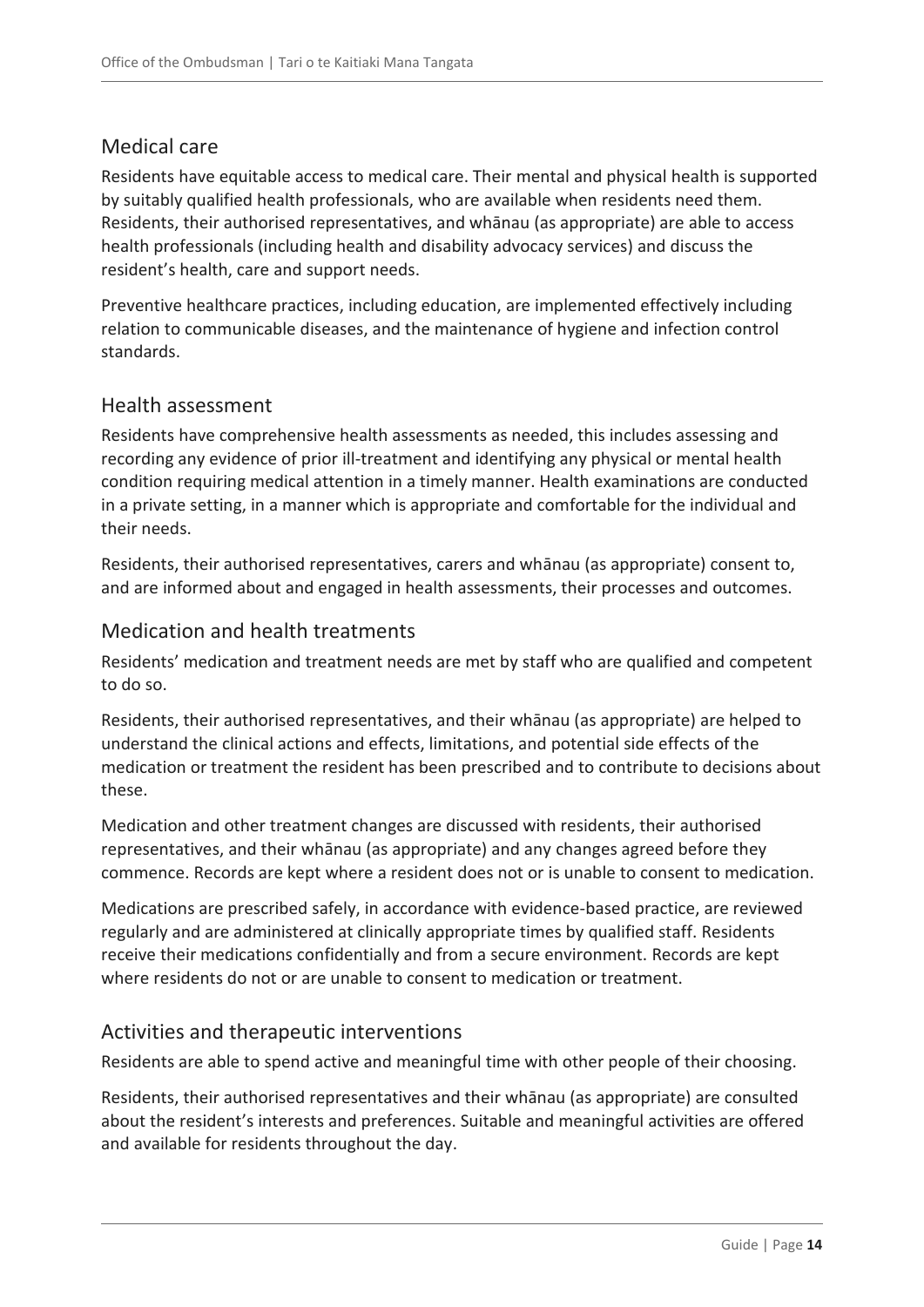# <span id="page-14-0"></span>Time away from the facility

Residents have the opportunity to leave the facility regularly, based on their personal preferences and needs, in the company of whānau or staff who are able to provide orientation and support where required.

# <span id="page-14-1"></span>Responding to complex behaviours

Complex behaviours, including those which may be referred to as Behavioural and Psychological Symptoms of Dementia, are addressed with an emphasis on humane, individual, and compassionate interventions based on current, evidence-based best practice.

There is awareness of the relationship between complex behaviour and unmet needs of residents. Responses to complex behaviour consider how to identify and address those needs, as well as how these are best met in the future.

# <span id="page-14-2"></span>Referrals to services

Residents are referred, with the resident's (or authorised representative's, as appropriate) consent, having been fully informed of the reasons for the referral (unless urgent/emergency care is required), to appropriate physical and mental health services and specialists in a timely manner.

#### <span id="page-14-3"></span>Access to services

Residents are supported to access services, activities, groups and resources of their choice, including those that are associated with specific cultural, spiritual or other practices.

# <span id="page-14-4"></span>5. Living environment

# <span id="page-14-5"></span>**Expectation: Residents live in an environment that promotes their safety, independence, dignity, and wellbeing.**

Residents enjoy a safe and healthy physical environment, which is fit-for-purpose for aged residential care. The accommodation promotes resident wellbeing, dignity, and independence.

Residents are able to have control over their living environment to the greatest extent possible, including personalisation of their private space.

Design and resourcing of the facility ensures an environment that is appropriate for the varied needs of the residents living there.

Residents have ready access to the natural environment, and are able to spend time outdoors, according to their preference. Spending time outside or away from the facility is encouraged and supported for those who wish to.

Residents' basic needs are met, including adequate and nutritious food, clothing, activities and entertainment.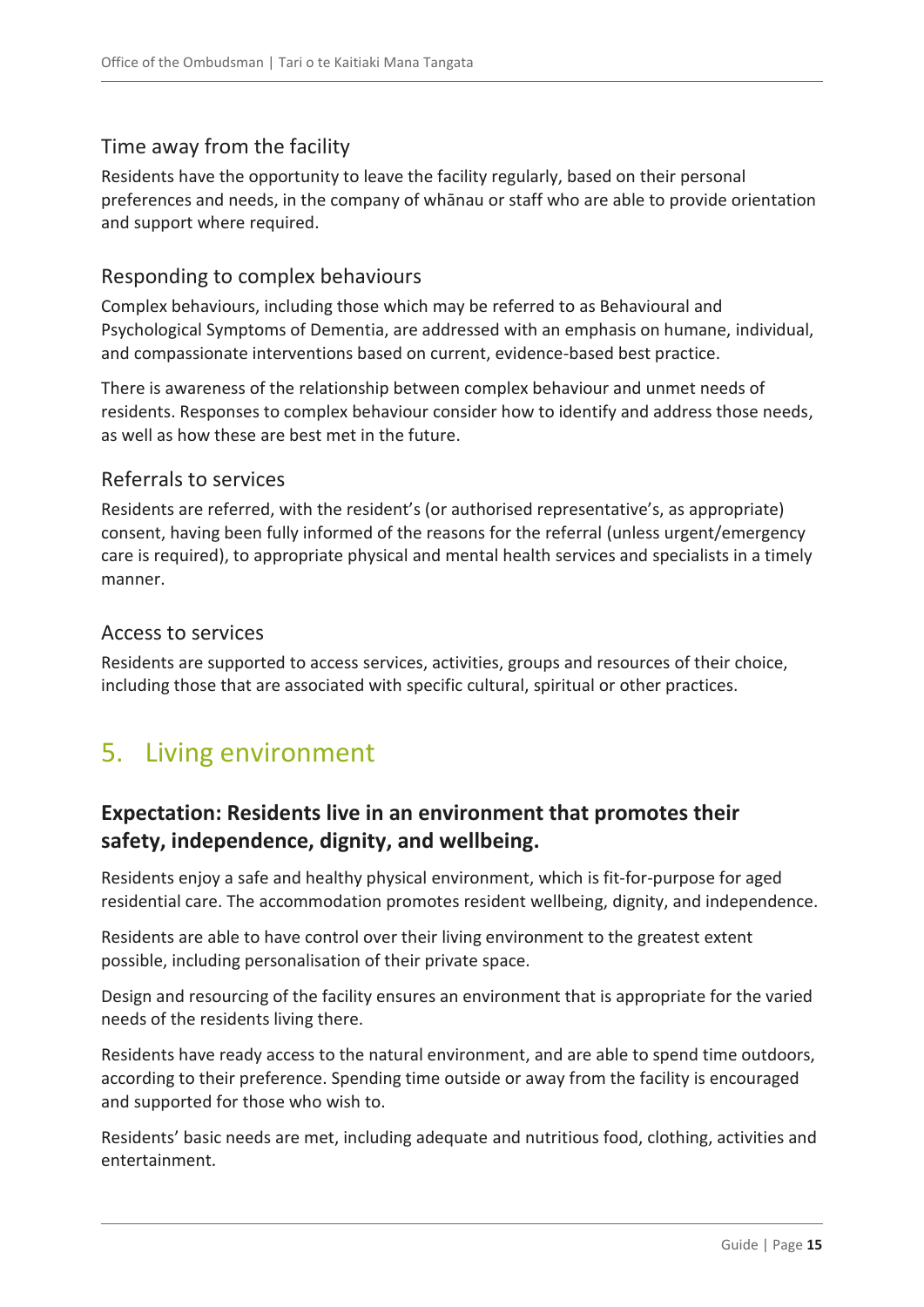# <span id="page-15-0"></span>*Examples of areas of interest*

# <span id="page-15-1"></span>Physical environment

Residents live in an appropriate (eg. dementia-friendly) building that is well maintained. The physical and sensory (what can be seen, felt, heard, smelt or tasted) environment promotes the comfort, health and wellbeing of residents and their enjoyment of daily life. The facility is recognised to be a place where people live, and so is 'home-like'.

Residents can physically access the building and facilities, and their physical, sensory and learning needs are accommodated. Care is taken to ensure signage and information is presented in languages and formats suited to the needs of residents.

# <span id="page-15-2"></span>Outside space, fresh air, and nature

Residents can freely access safe outside areas or gardens, and are supported to do so as desired. The outside area/garden provides space for social interaction and exercise.

Outside spaces enable engagement with the natural environment to the greatest extent possible (residents are able to see, and ideally feel, elements such as the sky, plant and wildlife, and earth).

# <span id="page-15-3"></span>Food, drink, and nutrition

Safe drinking water and nutritious food are available to residents in sufficient quantity and quality. Food and drink options are varied. Residents have input into the options provided and when to eat.

Meals and food served provide for residents' dietary needs, cultural or religious norms, and are nutritionally sufficient and well balanced. Meals are well prepared, and served at an appropriate temperature and times.

Residents have independent access to food and drink options. Any restrictions are based on individualised risk assessment. Drinking water is freely available to every resident.

There is a clear understanding of how food can bring people together, and help residents feel at home, but also recognition of the challenges food and eating can bring to residents for a variety of reasons. Food and drink are recognised to be important to residents for cultural, emotional or other significant reasons.

# <span id="page-15-4"></span>Personal possessions and property

Residents can personalise their space and have possessions that are familiar or important to them, especially in their personal space (such as bedroom). Residents' personal possessions and property are respected and appropriately cared for.

Residents have the basic requirements of a decent life met, including access to a range of toiletries, clothing and personal hygiene materials. Disability aids, where needed, are available to residents, these are individualised and well maintained.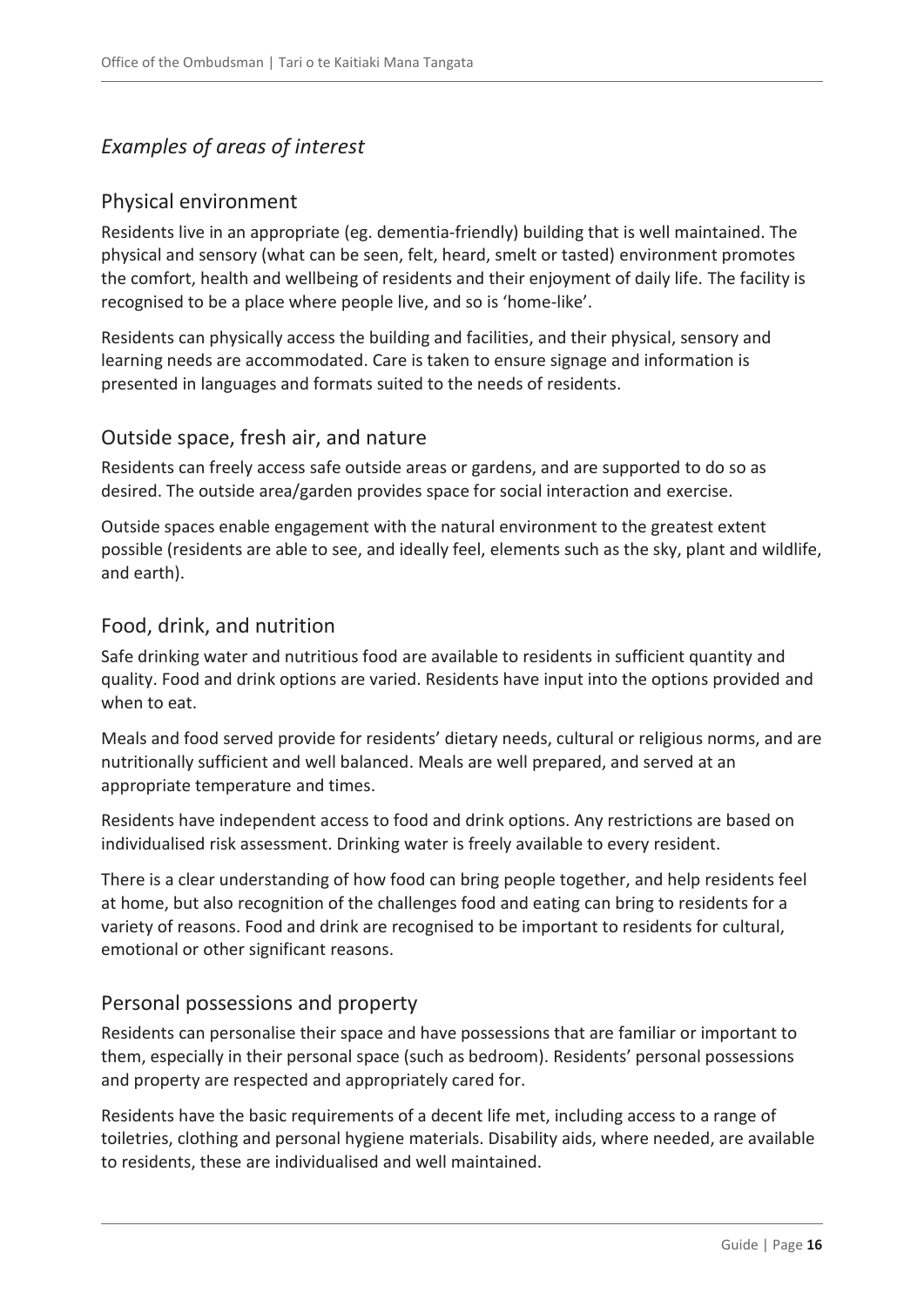There are adequate cleaning and laundry facilities and practices. Items that need to be washed, such as clothing and bedding, are kept clean and in good condition.

#### <span id="page-16-0"></span>Bedrooms and sleep

Residents have a dedicated and comfortable place to sleep, securely store their belongings, and relax in privacy. In all circumstances, residents are accommodated in designated bedrooms that meet all their health requirements, including adequate floor space, and appropriate temperature and ventilation.

#### <span id="page-16-1"></span>Emergency preparedness

There are clear, site specific, comprehensive strategies for dealing with disasters and emergency situations, preventing infection, and managing potential infection outbreaks. Policies and practices appropriately prioritise residents' rights, needs, and preferences. These are well communicated, tested and understood.

# <span id="page-16-2"></span>6. Staffing and quality improvement

# <span id="page-16-3"></span>**Expectation: Residents are cared for by skilled, motivated, and engaged people.**

Staff reflect the diversity of Aotearoa New Zealand society, are appropriately trained, and employed in sufficient number.

Staff are conscientiously selected and trained, recognising that the residents' safety and wellbeing depends upon the staff members' integrity, humanity, knowledge, skills, and personal suitability.

Staff are supported and equipped to provide the highest attainable standard of care.

Continuous quality improvements and innovation are evident. Transparency and openness among staff and residents support this. Findings and learnings, including from incidents, complaints, and developments in best practice, are disseminated to prevent future incidents and promote ongoing commitment to providing the best outcomes for residents

# <span id="page-16-4"></span>*Examples of areas of interest*

# <span id="page-16-5"></span>Staff resourcing

Sufficient permanent staff, with the appropriate training and knowledge, are employed to ensure the facility is safe, and resident needs are met, including residents' cultural responsiveness/responsivity.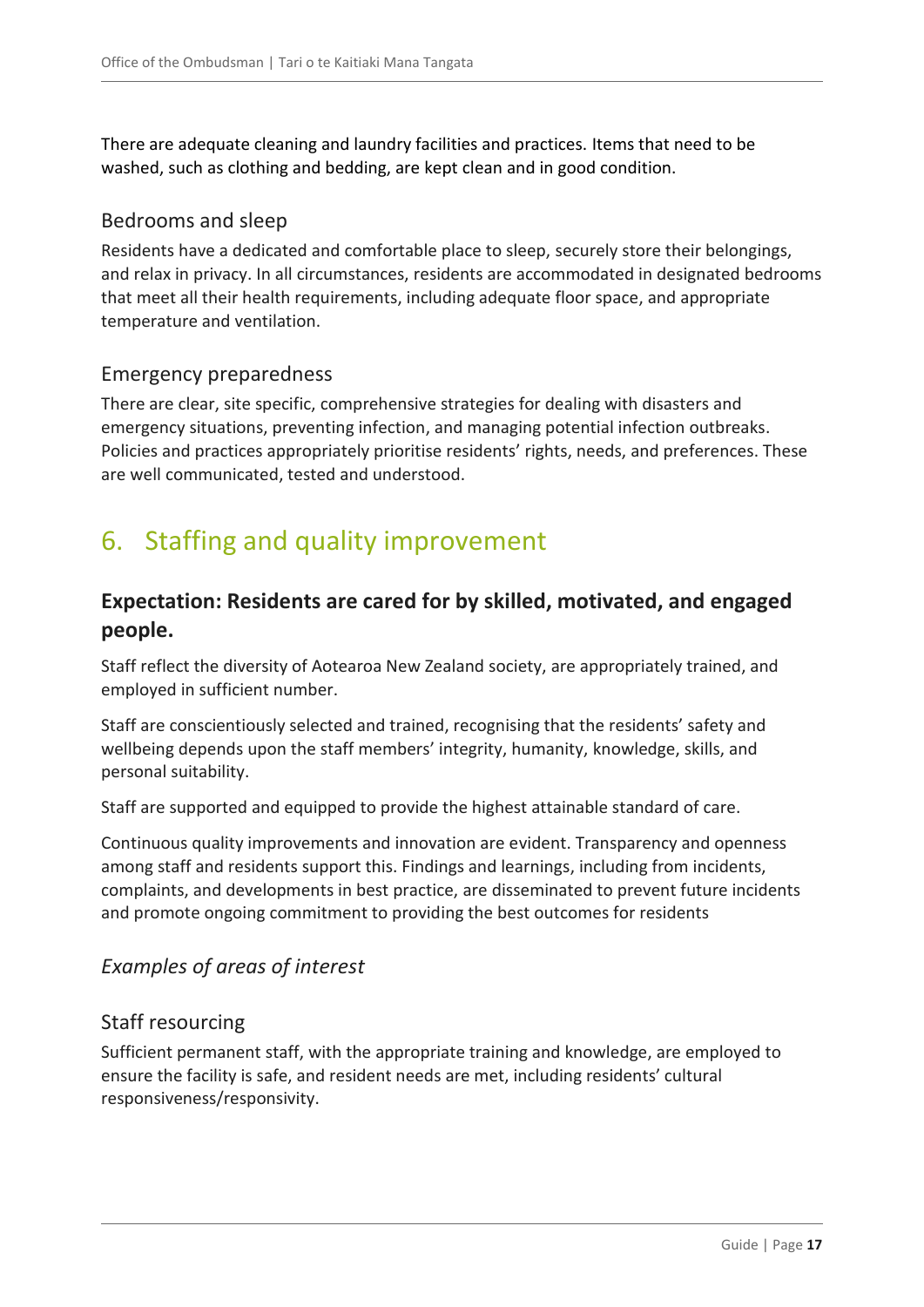Staff resourcing prioritises residents' safety, independence and wellbeing. Residents are never unsafe due to staffing shortages. Staff shortages do not prevent residents from receiving care or having access to meaningful activities.

# <span id="page-17-0"></span>Staff recruitment, training, and development

Staff are recruited and supported to provide a high standard of care and support to every resident. Facility and role specific training is provided. Records of training are kept up to date.

Staff receive training on, and are familiar with, residents' rights under Aotearoa New Zealand law, and relevant international law, including on the prevention of torture, and cruel, inhuman and degrading treatment or punishment. They are informed on the rights of particular groups such as Māori, women, LGBTQIA+, people with disabilities, and older people.

Cultural education is valued at all levels within the facility and organisation, and is reflected in training opportunities being provided and required for all staff. This training includes the principles within the articles of the United Nations Declaration on the Rights of Indigenous Peoples and te Tiriti o Waitangi / the Treaty of Waitangi. Staff are able to demonstrate an understanding of tikanga Māori values, te reo Māori and principles relating to Māori health practice.

Staff are aware of the important role they play in the treatment and conditions of residents. Their work is acknowledged and they receive the support and supervision necessary to be able to do their best for residents.

# <span id="page-17-1"></span>Quality improvement

There are quality improvement strategies, including at the facility level, used to continuously assess and improve the care and support of residents. Strategies include responding to actions and learnings arising from past issues, incidents and complaints, and keeping good records. Best practice models and up to date research are used to improve care and support.

There are processes to ensure that staff, residents, authorised representatives, and whānau are able to influence and contribute to quality improvement initiatives.

Sufficient information is gathered and analysed to ensure that management is aware of any concerns about the conditions or treatment of residents, and to address these.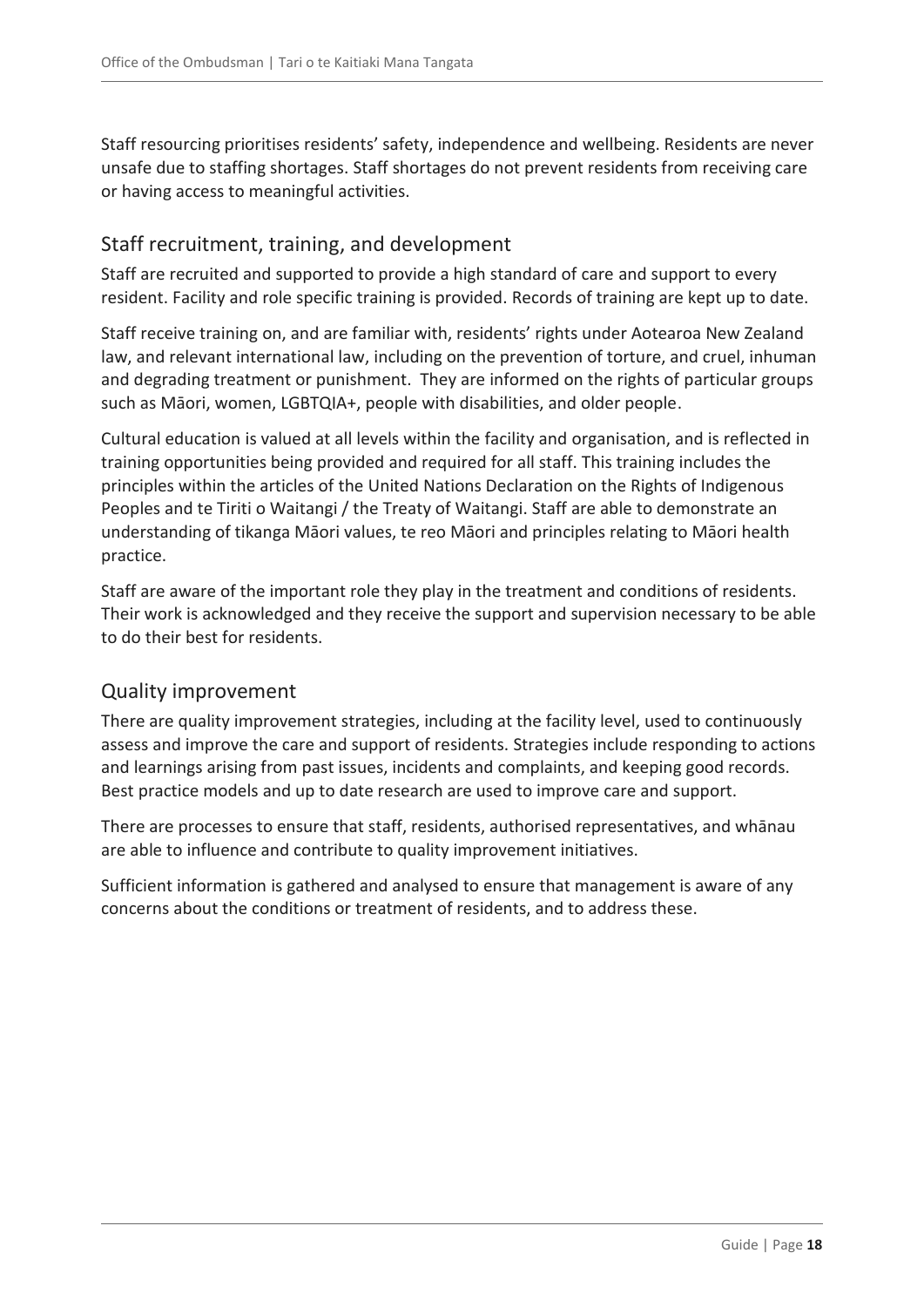# <span id="page-18-0"></span>Appendix 1. Overview of OPCAT Legal Framework

The Optional Protocol to the United Nations (UN) Convention against Torture and Other Cruel, Inhuman or Degrading Treatment or Punishment (OPCAT) is an international human rights agreement that Aotearoa New Zealand ratified in 2007<sup>8</sup>.

OPCAT establishes international and national monitoring mechanisms to inspect places where people are detained, with the overall aim of preventing torture and other cruel, inhuman or degrading treatment or punishment (ill treatment).

Monitoring places of detention, including through inspections, helps to ensure that people who are deprived of their liberty are treated humanely, and their rights are respected, protected and fulfilled. It also ensures Aotearoa New Zealand is seen nationally and internationally as a good global citizen, adhering to agreed international human rights conventions.

The Crimes of Torture Act 1989 (COTA) was amended by the Crimes of Torture Amendment Act 2006 to enable Aotearoa New Zealand to meet its international obligations under OPCAT.

#### **Places of detention**

 $\overline{a}$ 

Section 16 of COTA identifies a *'place of detention'* as:

*…any place in New Zealand where persons are or may be deprived of liberty*

Pursuant to section 26 of COTA, an Ombudsman holding office under the Ombudsmen Act 1975 (Ombudsmen Act) was designated a National Preventive Mechanism (NPM) by way of Gazette Notice for certain places of detention, including health and disability places of detention<sup>9</sup>. In 2018 the wording of the designation was amended to explicitly include privatelyrun aged care facilities.

Under section 27 of COTA, an NPM's functions include:

- to examine the conditions of detention applying to detainees and the treatment of detainees; and
- to make any recommendations it considers appropriate to the person in charge of a place of detention:
	- for improving the conditions of detention applying to detainees;
	- for improving the treatment of detainees; and

<sup>&</sup>lt;sup>8</sup> Both OPCAT and the UN Convention it supplements – (the Convention against Torture and Other Cruel, Inhuman or Degrading Treatment of Punishment) are on the UN Human Rights Office of the High Commissioner's [website](https://www.ohchr.org/EN/Pages/Home.aspx) (www.ohchr.org).

<sup>&</sup>lt;sup>9</sup> Gazette Notice 2020-go2845, Designation of National Preventive Mechanisms, 2 July 2020 available at <https://gazette.govt.nz/notice/id/2020-go2845>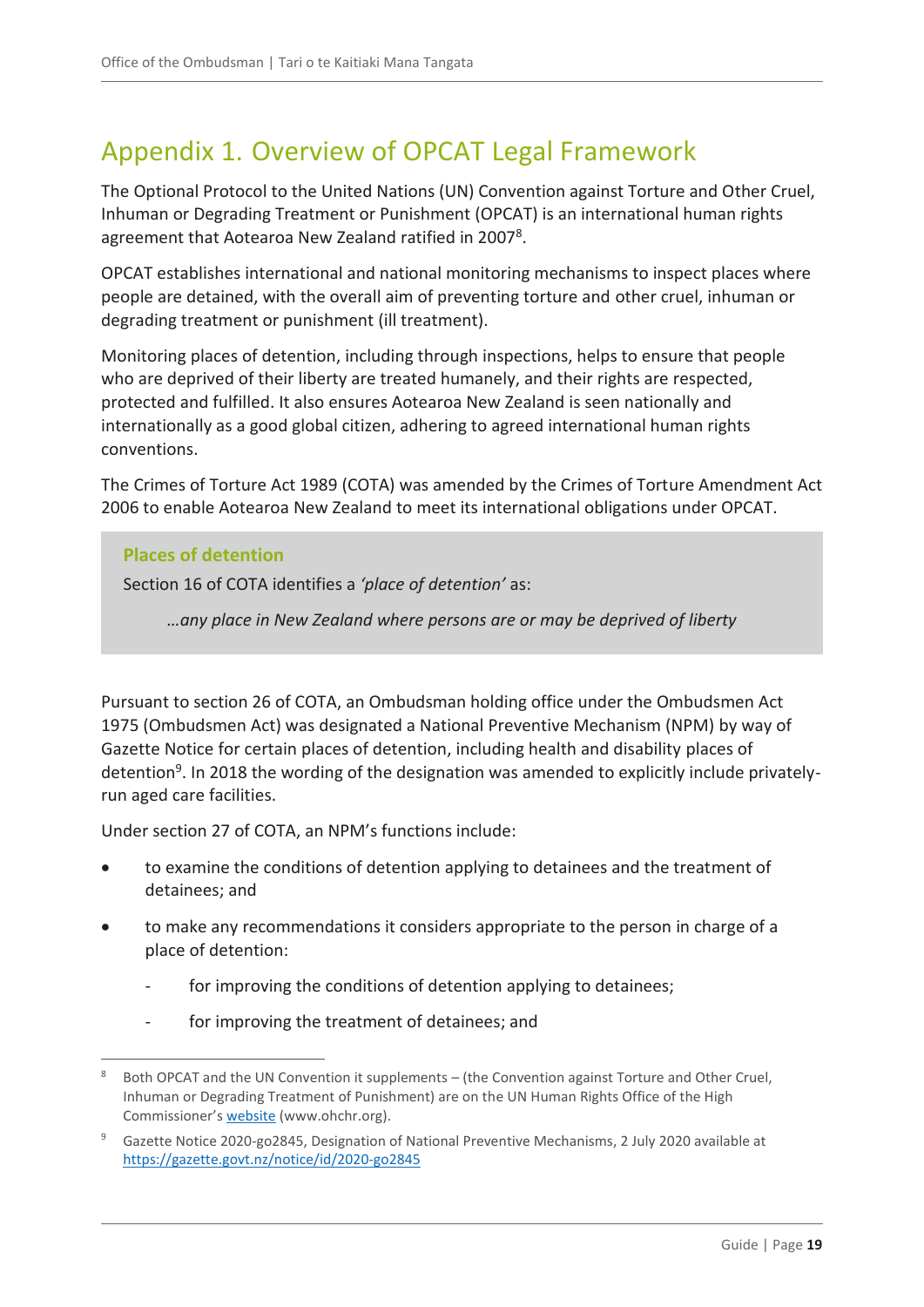for preventing torture and other cruel, inhuman or degrading treatment or punishment in places of detention.

#### **Carrying out the OPCAT function**

Under COTA, Ombudsmen are entitled to:

- access all information regarding the number of detainees, the treatment of detainees and the conditions of detention;
- unrestricted access to any place of detention for which they are designated, and unrestricted access to any person in that place;
- interview any person, without witnesses, either personally or through an interpreter; and
- choose the places they want to visit and the people they want to interview.

Section 34 of COTA provides that when carrying out their OPCAT function, Ombudsmen can use their Ombudsmen Act powers to require the production of any information, documents, papers or things (even where there may be a statutory obligation of secrecy or non-disclosure) (sections 19(1), 19(3) and 19(4) OA). To facilitate his OPCAT role, the Chief Ombudsman has authorised inspectors to exercise these powers on his behalf.

#### **More information**

Find out more about the Chief Ombudsman's OPCAT role, and read his reports online: ombudsman.parliament.nz/opcat.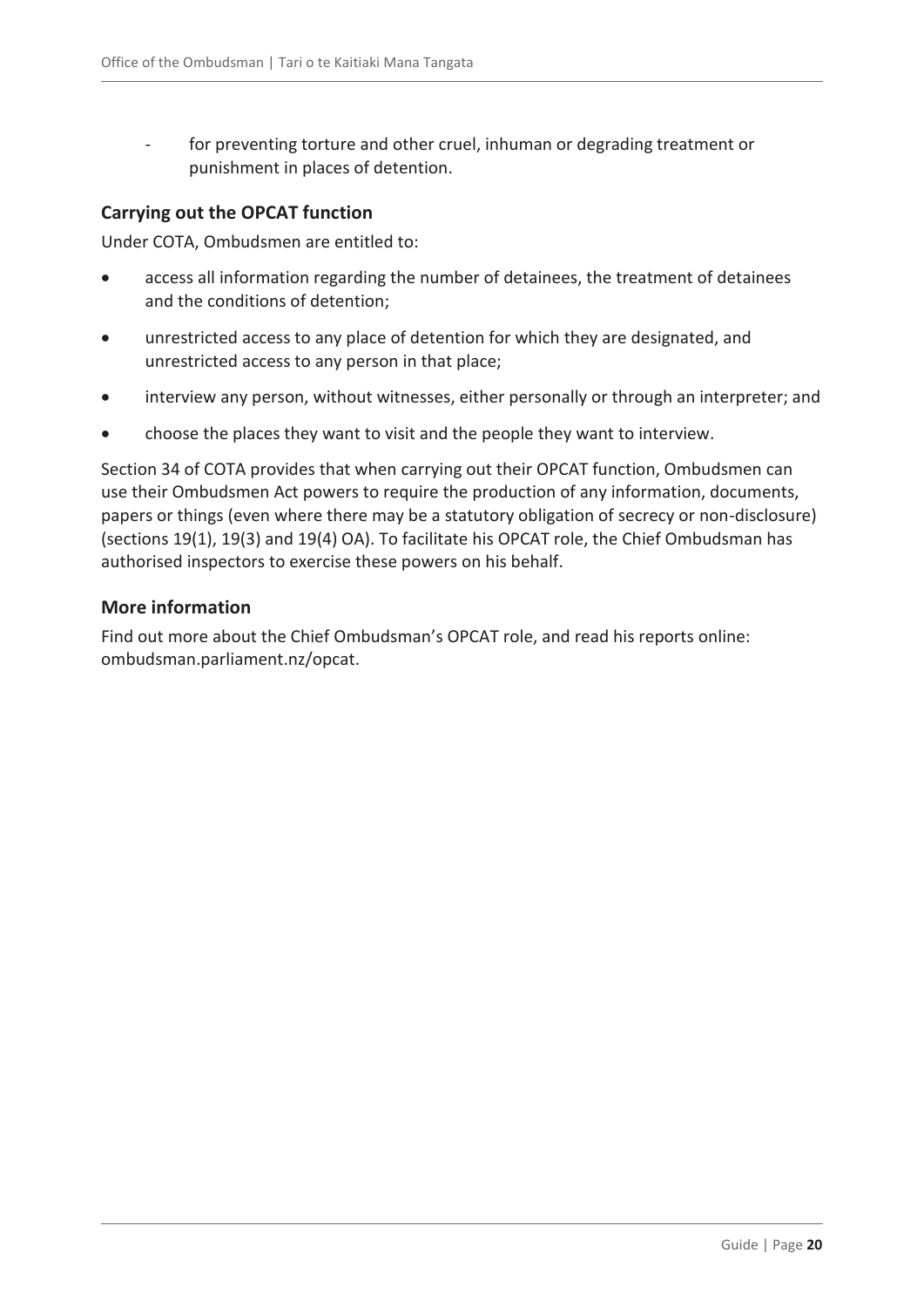# <span id="page-20-0"></span>Appendix 2. Examples of evidence sources

- Observation of facility and daily activities
- Observation of interactions amongst staff and residents
- Observation of daily routines such as scheduled activities and provision of care
- Observation of meetings and review of minutes
- Discussions with residents
- Discussions with authorised representatives
- Discussions with whānau
- Discussions with staff, including volunteers and outside agencies or services, e.g. Chaplain
- Discussions with advocacy services
- Survey responses (for those who are sent a survey, eg staff and whānau)
- Review of resident files and clinical notes
- Review of policies and procedures
- Review of documentation such as complaint registers, restraint logs and incident reporting
- Review of post-incident debrief documents
- Review of staffing data, including rosters
- Review of staff training records
- Review of menus, activities schedules
- Review of documentation held by parties such as Ministry of Health, District Health Boards or Service providers, which may inform how the expectations are being met.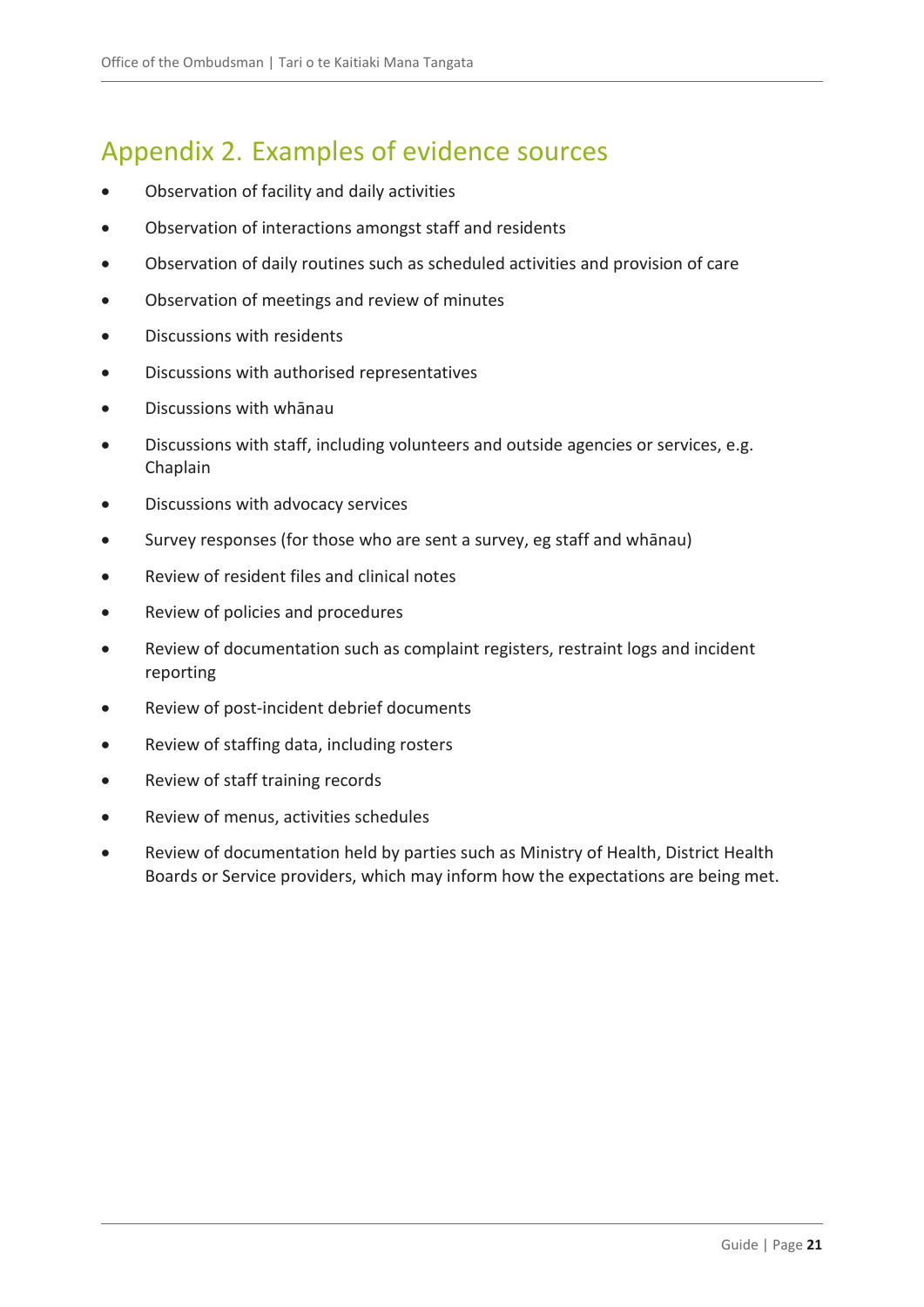# <span id="page-21-0"></span>Appendix 3. Domestic legislation & international conventions, standards and guidance

These lists are not exhaustive:

#### **Table 1: New Zealand legislation, standards and guidance**

| <b>Full title</b>                                                    | <b>Type</b> | Abbreviation                                        |
|----------------------------------------------------------------------|-------------|-----------------------------------------------------|
| Crimes of Torture Act 1989                                           | Legislation | <b>COTA</b>                                         |
| New Zealand Bill of Rights Act 1990                                  | Legislation | <b>NZBORA</b>                                       |
| Protection of Personal and Property Rights Act<br>1988               | Legislation | <b>PPPR Act</b>                                     |
| Human Rights Act 1993                                                | Legislation | <b>HRA</b>                                          |
| Mental Health (Compulsory Assessment and<br>Treatment) Act 1992      | Legislation | Mental Health Act                                   |
| Te Tiriti o Waitangi / the Treaty of Waitangi                        | Treaty      | Te Tiriti o Waitangi /<br>the Treaty of<br>Waitangi |
| Ngā Paerewa Health and disability services<br>standard NZS 8134:2021 | Standards   |                                                     |

# **Table 2: International treaties, standards and guidelines**

| Full title                                                                                                     | <b>Type</b>   | Abbreviation                                           |
|----------------------------------------------------------------------------------------------------------------|---------------|--------------------------------------------------------|
| UN Convention against Torture and Other Cruel,<br>Inhuman or Degrading Treatment or Punishment                 | Treaty        | 'Convention against<br>Torture' or 'the<br>Convention' |
| UN Optional Protocol to the Convention Against<br>Torture and other Cruel, Inhuman, and Degrading<br>Treatment | Treaty        | <b>OPCAT</b>                                           |
| United Nations Universal Declaration of Human<br>Rights                                                        | Treaty        | <b>UDHR</b>                                            |
| UN International Convention on the Elimination of<br>All Forms of Racial Discrimination                        | Treaty        | <b>CERD</b>                                            |
| UN International Covenant on Civil and Political<br>Rights                                                     | Treaty        | <b>ICCPR</b>                                           |
| UN International Covenant on Economic, Social and<br><b>Cultural Rights</b>                                    | <b>Treaty</b> | <b>CESCR</b>                                           |
| UN Convention on the Rights of Persons with<br><b>Disabilities</b>                                             | Treaty        | <b>UNCRPD</b>                                          |